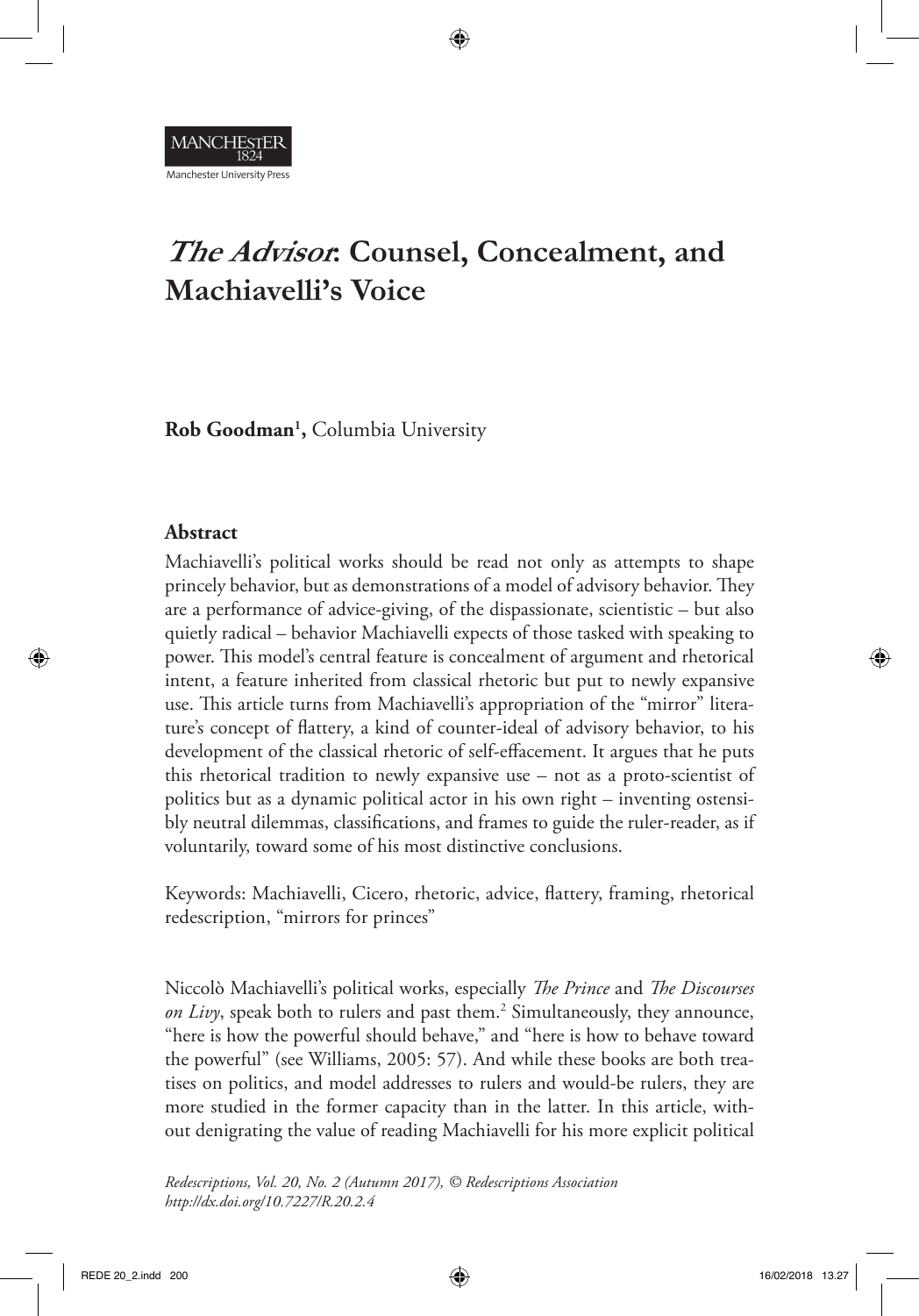teachings, I intend to read him in that latter capacity. In other words, I want to call attention to the ways in which Machiavelli's works can be approached not only as attempts to shape a model of princely behavior, but as demonstrations of a model of advisory behavior. I read them not simply as advice, but as a performance of advice-giving, of the disciplined, dispassionate, scientistic – but also quietly influential and even radical – behavior Machiavelli expects of those tasked with speaking to power (on Machiavelli's works as performance, see Ascoli, 1993: 220). The central feature of this behavior is concealment and indirection in argument – a feature that Machiavelli inherited from the tradition of classical rhetoric but put to newly expansive use.

In his career as diplomat-bureaucrat-advisor, Machiavelli frequently tested the limits of his independence.<sup>3</sup> But the attention that Machiavelli paid to advisory language and practice need not be treated as a mere byproduct of his professional history; in grappling with questions of counsel, he was dealing with a political problem of increasing salience. If, as Michael Oakeshott (1962: 23–25) has argued, the inexperience of new princes created a demand for the succinct guide to ruling they found in *The Prince*, we might ask whether the growth in Machiavelli's era of civil services, diplomatic corps, and professional advisory ranks generated a similar demand for models of advising. If Machiavelli was the theorist of the new prince and the new republic, he was also the theorist of the advisory institutions that grew alongside them.<sup>4</sup>

In this reading, Machiavelli's work stands as a reminder that actions too often marked as innocuous or merely factual, such as classifying, advising, or demonstrating expertise, are themselves important sites of power.<sup>5</sup> Methodologically, this article speaks to the value of reading Machiavelli and other writers in the history of political thought with an eye not only to their substantive pronouncements, but to the ways in which questions of voice, tone, and form illuminate their central concerns. It also highlights Machiavelli's profound debt to the tradition of classical rhetoric, a debt that is obscured if we dwell on his handful of explicit criticisms of Cicero at the expense of his far more pervasive assimilation of Cicero's rhetorical practice.

My argument proceeds in three parts. First, I consider how Machiavelli clears the ground for a distinctive ideal of advisory behavior by rejecting a counter-ideal that dominated the "mirrors for princes" literature: the stock figure of the flatterer. Machiavelli does not discard the concept of flattery, but he appropriates it, turning it from a moral harm to a kind of essentially ineffectual speech – a conception of the problem of flattery much more similar to a Ciceronian orator's than a moralist's. Second, I ask what this formulation of the problem tells us about Machiavelli's solution: I examine the rhetorical tradition's influences on Machiavelli, focusing on the concealment of argument and the self-effacement of the orator (tools that anticipate the modern concept of framing) as means for rendering speech more effective in the face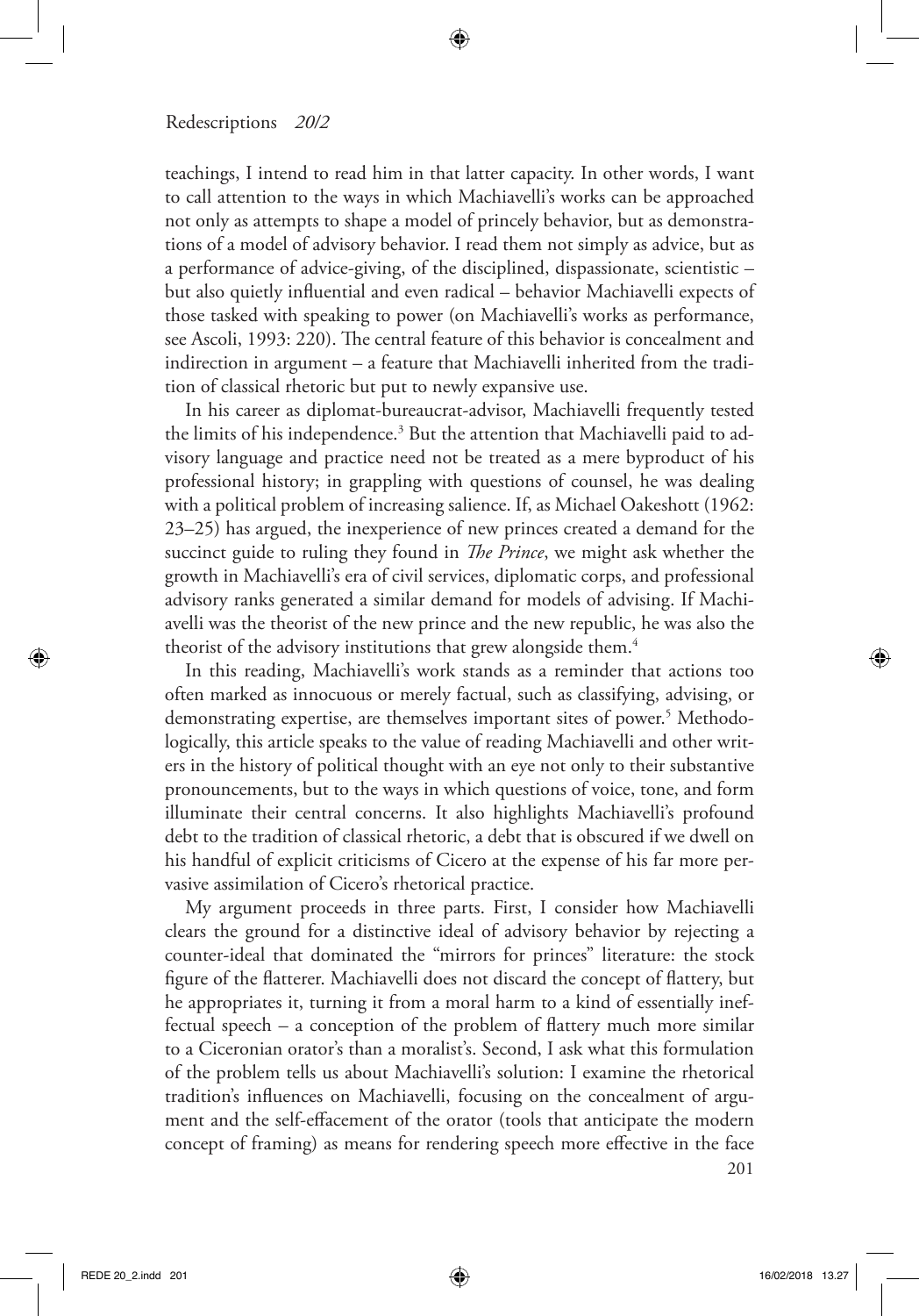of a skeptical audience. Third, I illustrate how his model of advisory behavior, as performed in his political works, puts these framing tools to powerful use, constructing ostensibly neutral dilemmas, classifications, and representations that guide the ruler-reader, as if voluntarily, toward some of Machiavelli's most radical conclusions.

## **I. Two Conceptions of Flattery**

To better understand Machiavelli's ideal of the advisor, we might begin by investigating its opposite, or its counter-ideal: the flatterer. Machiavelli concurred with a wide range of his predecessors and contemporaries – especially in the tradition of the "mirrors for princes" literature that competed with Machiavelli's own works – in ascribing enormous destructive power to the figure of the flatterer, the worst case of the self-interested advisor. Flattery, as the longstanding tradition had it, held the capacity to fatally corrupt the ruler and endanger the entire state (Regier, 2007: 10; Stengel, 2000: 143–144; Vanderhoof, 2004: 186). In this tradition, one's model of advisory behavior or of the ideal courtier is best understood as one's proposed means for avoiding the political harms of flattery. And more importantly, different conceptions of flattery imply different solutions. In fact, Machiavelli did embrace a specific and distinctive conception of flattery; examining this conception helps to explain how Machiavelli's model of advisory behavior was distinctive in its own right.

While Machiavelli shared the longstanding conviction that flattery was a harm, he took a rhetorically-inflected position on the questions of how and why flattery was harmful. In fact, we can identify two competing conceptions of flattery and its harms; we can call them the moralist's flattery and the orator's flattery. Each conception imagines a counter-ideal, and implies an ideal, of advisory behavior. In dissenting from the moralistic account of flattery's harms, Machiavelli was also developing an account of a new model advisor. His redefinition of flattery is as consequential, in its way, as his reappropriation of "*virtù*."

In the moralist's conception of flattery, descending from Plato's *Gorgias* and flowing into the "mirror" literature, flattery is a problem precisely because it leaves its audience's worst tendencies uncriticized. Conversely, its ideal case of counsel might look something like Plato at the court of Dionysius – the advisor as master of *paideia*, or "civic moral education" (Rahe, 1992: 266).

In the orator's conception, on the other hand, flattery is a kind of self-negating speech. As Eugene Garver (1987: 7) puts it in his study of Machiavelli and the rhetorical tradition, flattering speech is characterized by a kind of flexibil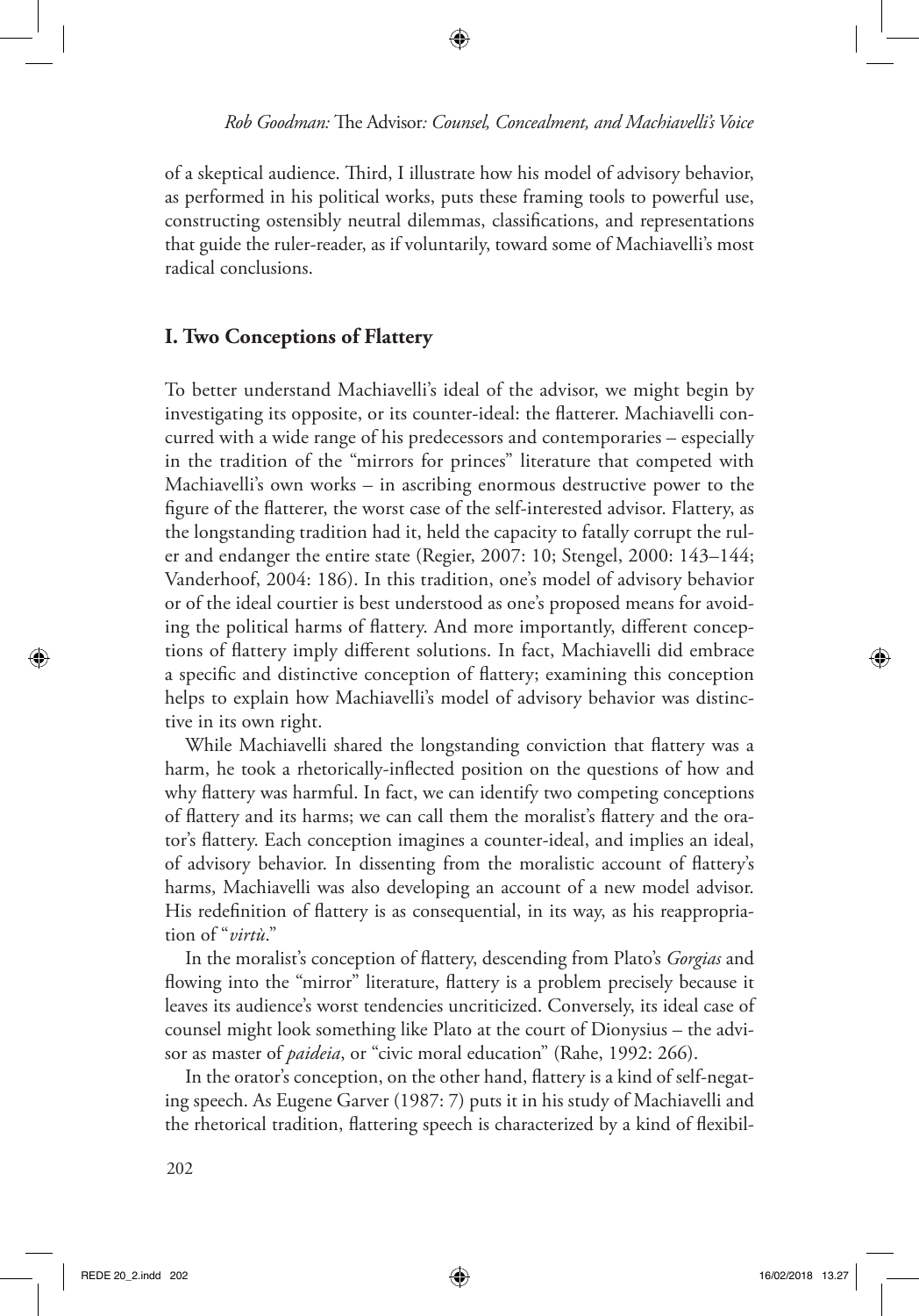ity that accommodates itself to the existing opinions of the audience – and yet it always runs the risk of being so flexible as to become entirely passive. "How can an orator base his presentation on what his audience already believes, yet persuade them to do what *he* wants, not what they already want?" Because flattery confirms existing opinion, it changes precious little – it is rhetorically inert. True, such speech may temporarily raise the speaker in an audience's esteem; but pure flattery is a waste of language if an orator also has goals external to his own standing.6 At the end of this section, I will discuss what Machiavelli's recovery of this counter-ideal implies for his advisory model.

While the moralistic conception of flattery was dominant in the "mirror" literature, Machiavelli departs from it in three ways.

First, the moralist's conception saw flattery as an attack on the ruler's character, one that functioned by indiscriminately doling out praise and suppressing criticism. Thus, an essay in Plutarch's *Moralia* holds that flatterers "with their praises pierce to the man's character" by deviously undermining the traditional virtues (1969: 301–303). Borrowing from Thucydides, he writes that these debauched habits result in "prodigality being called 'liberality,' cowardice 'self-preservation,'" and so on. Christian writers continued to view flattery as an essentially moral harm. For Aquinas, in *De regno*, tyrants are "puffed up by the wind of pride [and] the flattery of men." (1949: 50). And Machiavelli's contemporaries carried that tradition into his own time. In *The Education of a Christian Prince* (1963: 194), Erasmus characterizes flattery as "perverting the mind of the prince with biased talk and ignoble complaisance to those things which are unworthy of a prince"; such corruption of the princely character is serious enough to merit the death penalty. Finally, Castiglione's *Book of the Courtier* builds on the same tradition: "The abundance of [rulers'] enjoyments are drowned in pleasures, and so they deceive themselves and have their minds so corrupted – always finding themselves obeyed and almost adored" (1903: 248).

By contrast, consider Machiavelli's view of flattery's dangers. For one, the princely quality that he presents as the most fragile, and whose corruption he insists carries the highest stakes, is not the state of the ruler's soul, but the ruler's capacity to make useful inferences about the political world under the conditions of uncertainty that are endemic to political rule.7 While he does argue that republics are more resistant to *Fortuna*'s vicissitudes than principalities (see, *Discourses on Livy*, 3.9) his examples of failures of inference are richly drawn from both forms of government, and are scattered throughout both *The Prince* and the *Discourses*. The ruler is not simply confronted at intervals with uncertain questions: *as a condition of ruling*, he is subject to powerful cognitive biases and is in a perpetual state of uncertainty on several levels. These biases include unjustified optimism, the difficulty of imagining that today's source of success can be tomorrow's cause of failure, and even the deep uncertainty

203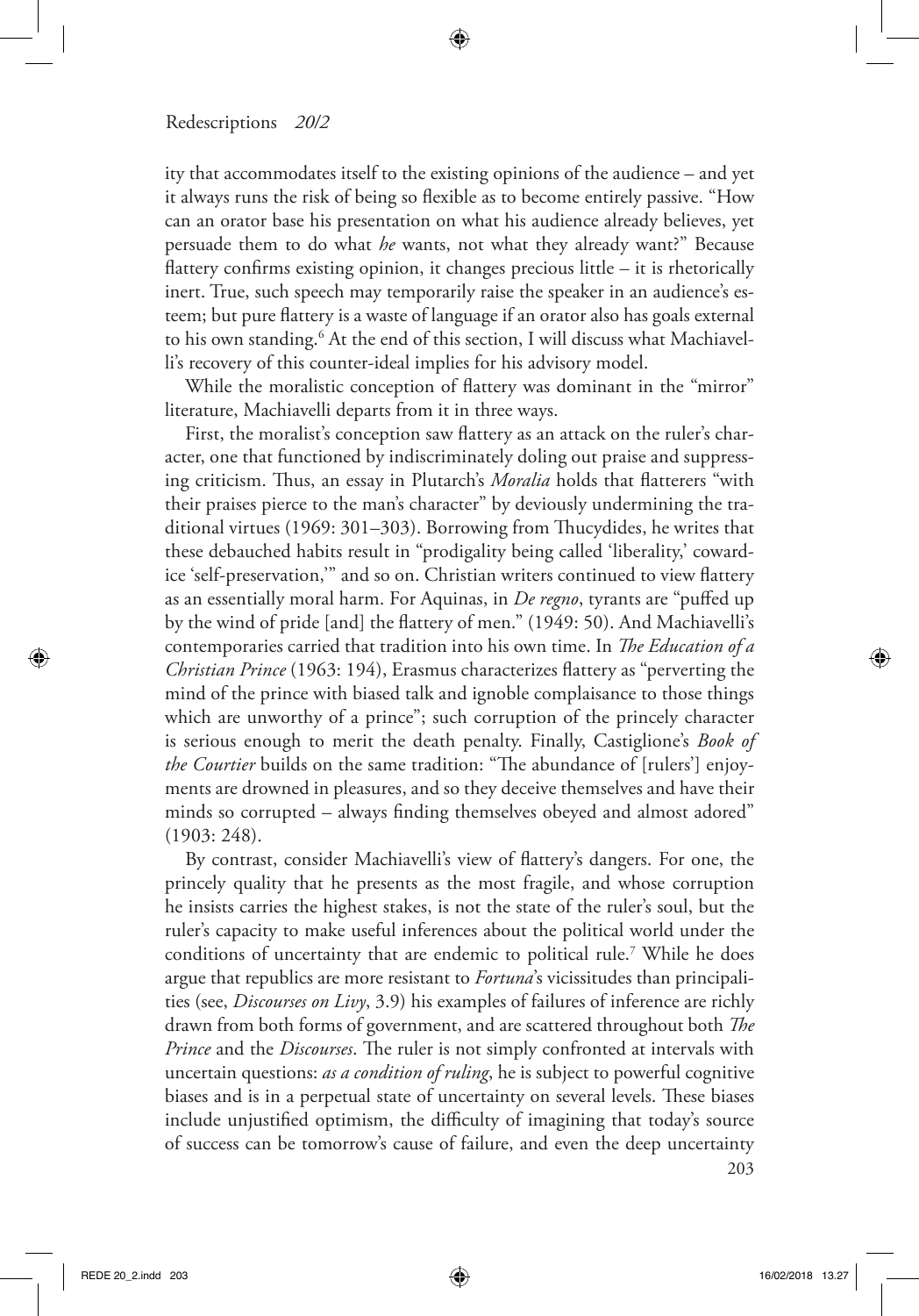brought about by the "oblivion of things" that obscures and falsifies reliable historical knowledge (See *Discourses on Livy*, 2.5, 2.8, 2.25, 2.27, 2.29, 3.48; *The Prince*, ch. 25).

And so, in this light, it is especially telling that the chapter dedicated to flattery in *The Prince* portrays it as weakening the prince at his most vulnerable point – his inferential ability. It does so by confining him in the proverbial "bubble" of his pre-existing beliefs, exacerbating this drift toward blindness. In *The Prince*'s chapter on flattery, the ruler's objective is to resist the tendency toward political insulation, and to do so, he "should be a very frequent questioner, and then…a patient listener to the truth." He ought to express his dissatisfaction if he finds that he is denied the truth "for any reason"; coming in the midst of a discussion on informed decision-making, it seems clear that the considerations that matter most here have to do with matters of state. For Machiavelli, the most relevant form of flattery conceals news and opinions that challenge the prince's own views, which a wise prince avoids by resolving to "ask [chosen advisors] about everything…. Anyone who does otherwise… comes to ruin because of the flatterer." (*Prince*, ch. 23).

Second – because Machiavelli's version of the flatterer is no longer a stock figure of evil who intends merely to "derive profit" for himself (Castiglione, 1903: 248) – the work of resisting him involves compromise and tradeoffs. For writers in the "mirror" tradition, recognizing the flatterer is synonymous with defeating him – the moment one realizes one is being flattered, the spell is broken. For Plutarch (1969: 349), we could resist flattery "if, in obedience to the god, we learn…the precept, 'Know thyself.'" For Erasmus (1963: 194), the prince should be trained from an early age to identify flattery, and flatterers should be publicly punished. Suppressing flattery carries no disadvantages.

Here again, Machiavelli's treatment is considerably more complex. The most obvious antidote to flattery – complete liberty of speech toward the ruler – is as dangerous as the disease: "Wishing to defend oneself from [flattery] brings the danger of becoming despised….When anyone can tell you the truth, you lose respect" (*Prince*, ch. 23). Whatever he gains in truth, a ruler who exposes himself to open criticism and unlimited contradiction will be esteemed virtually worthless: a danger that is not simply personal, but public. So Machiavelli proposes what we could call a paradox of flattery: too little directness in counsel undermines the state; too much directness in counsel also undermines the state.

204 Third and finally, resistance to flattery requires better bureaucratic design rather than a moral awakening. Where other writers in the flattery tradition find a clear solution in self-awareness, self-knowledge, and humility; Machiavelli seeks a structural solution to an amoral problem. He resolves the flattery paradox not by proposing that rulers be better people, but by proposing that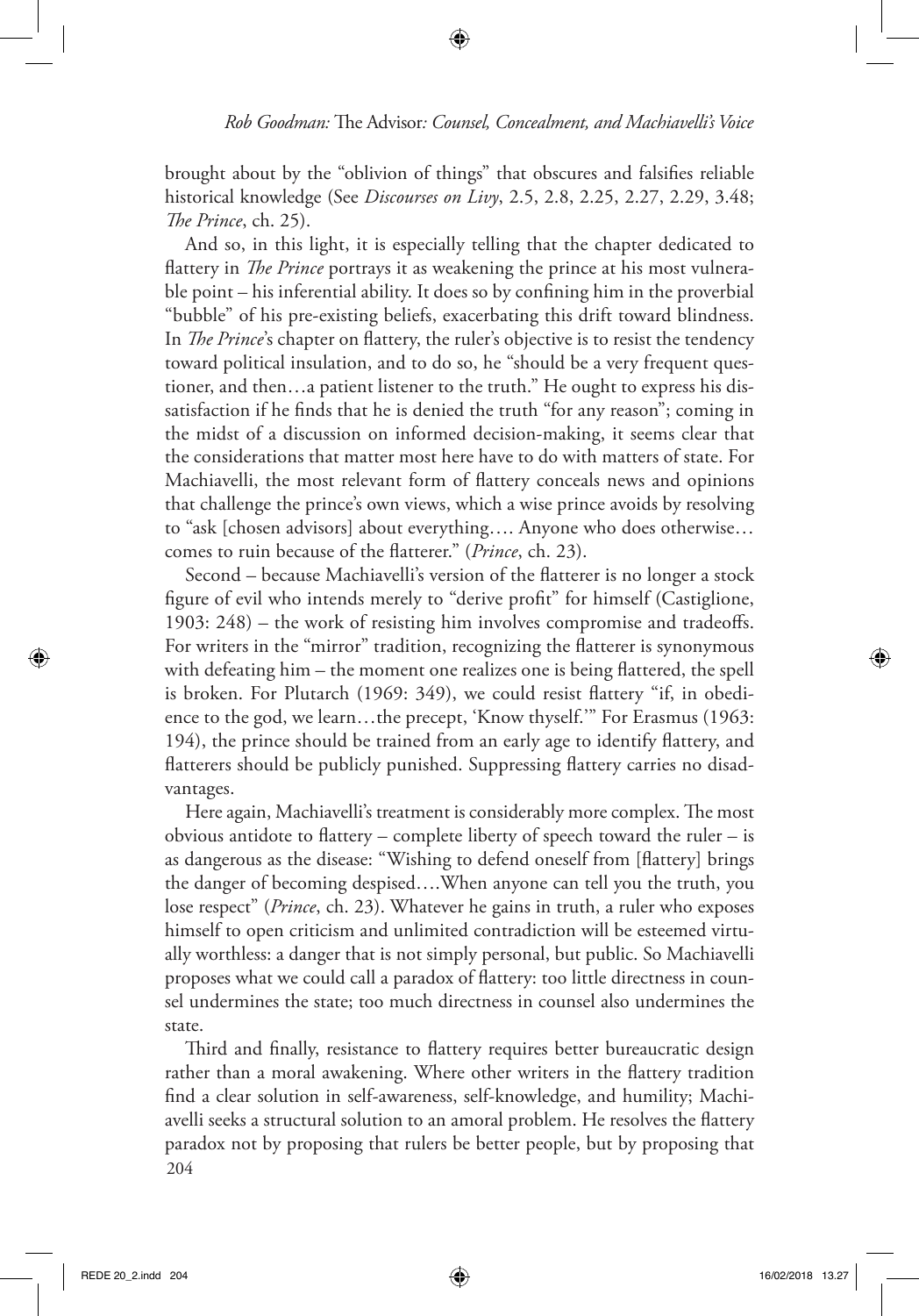they develop better modes of governing. Instead than erring too far toward self-protection or reckless openness, "a prudent prince should follow a third course, electing wise men for his state and giving only them permission to speak truthfully to him, and only on such matters as he asks them about and not on other subjects" (*Prince*, ch. 23).

But if we can establish that Machiavelli departs from the moralist's conception of flattery – with its emphasis on the character-centered harm of flattery, and on resistance to flattery as a kind of cost-free moral awakening – can we also substantiate the claim that his conception has more in common with what I called the orator's conception? I believe that we can, especially when we consider Machiavelli's account of the advisor's unique dilemma: discovering a form of speech that is neither overly direct nor overly passive.

Machiavelli is well aware that overly direct speech, or unvarnished truth, can mean punishment or even death for the advisor; twice in book 3 of the *Discourses* (chapters 2 and 35), he reiterates these dangers. Yet a strategy of passivity is worthless in its own right: "to be silent and not to say their opinion… would be a useless thing to the republic or to their prince, and they would not escape the danger" (*Discourses*, 3.35). Machiavelli assimilates passivity and flattery: he argues that rulers are susceptible to flattery because "men delight so much in their own concerns, deceiving themselves in this manner"– that is, because they want their existing concerns to be ratified, and because a passive or fearful counselor will do just that (*Prince*, ch. 23). In other words, Garver's summation of the orator's problem with flattery seems to be well in line with Machiavelli's conception of the problem: advisors want to save their own skin, but also to counsel "the things that appear to them useful" so as not to "fail in their office" (*Prince*, ch. 23). The difficulty lies in doing both at the same time, speaking inoffensively enough to avoid the ruler's sanction, but not so inoffensively as to accomplish nothing for the state.

In fact, Machiavelli's sole concrete instance of a flattered ruler, Emperor Maximilian, dramatizes this difficulty – because while the emperor is surrounded by flatterers, their influence on him is also (contra the "mirror" tradition) markedly circumscribed. On the one hand, the emperor is always "drawn away from his plans." On the other, "those things he achieves in one day he destroys during the next, and no one ever understands what he wishes or plans to do": the image here is one of a self-willed and unpredictable ruler (qualities that Machiavelli values in other contexts), but not one whose will is subject to that of others. We might resolve the tension here by observing that the advisors' influence is limited to the range of opinions and concerns that the emperor already possesses; though his advisors flatter him, they are only free to steer him within the constraints of the opinions that already exist, not to achieve any kind of novelty. His advisors are not evil men, as the moralistic conception would have it – but they are ineffective orators.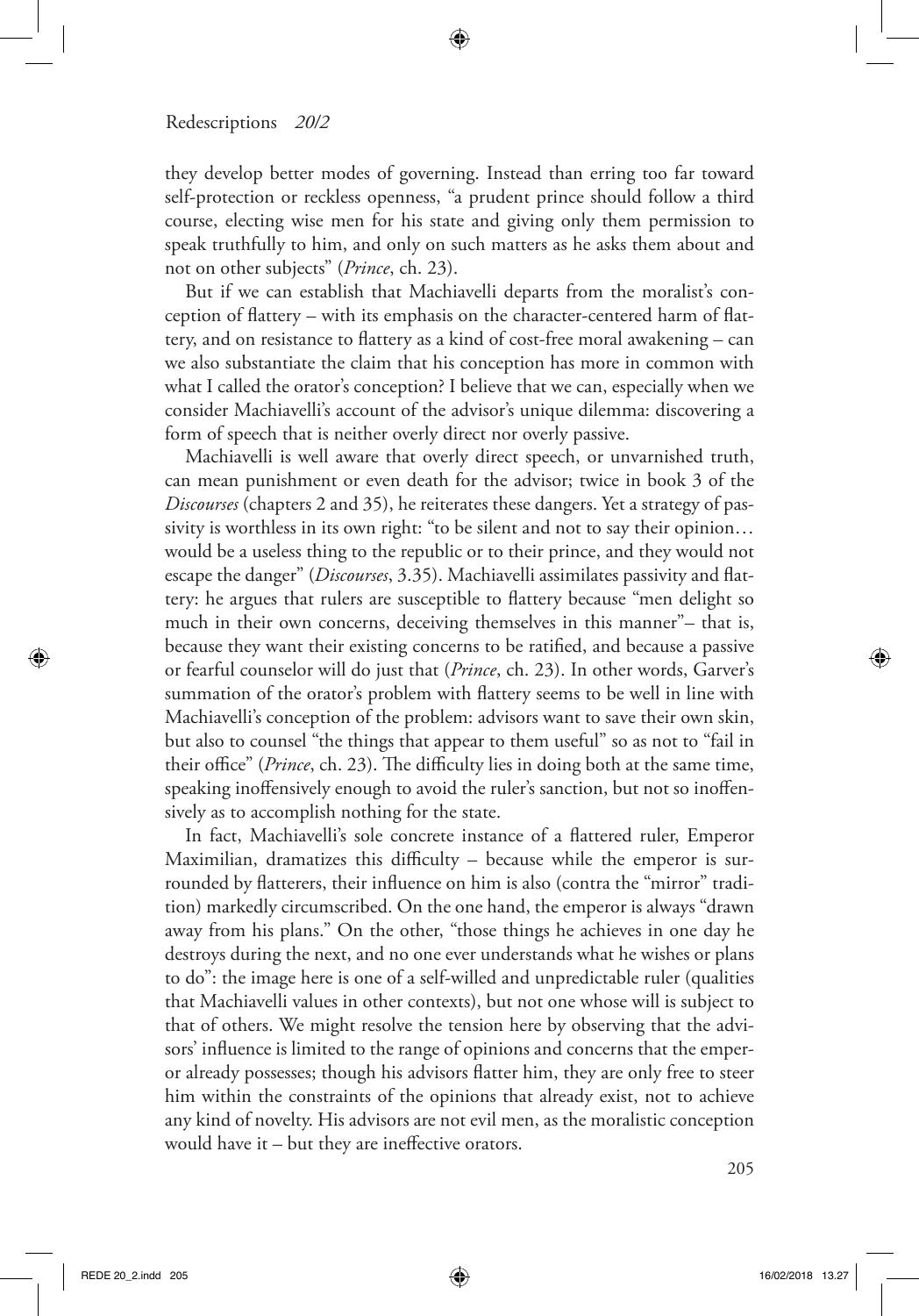Machiavelli is after a higher order of influence than this – and so, he claims, are any advisors who do not "fail in their office." But this is just where the challenges facing the Machiavellian advisor mount. He must, like any rhetorician, maintain at least some contact with the ruler's existing concerns and opinions, while bringing new concerns and opinions to the fore. And if he is to decisively influence the state, he must do so without dangerously challenging the very authority on which on which the advisor's own position and the state's stability depend.

Machiavelli gives his fullest response to these challenges in book 3, chapter 35 of the *Discourses*:

I do not see any other way for it but to take things moderately, and not to seize upon any of them for one's own enterprise, and to give one's opinion without passion and defend it without passion, with modesty, so that if the city or the prince follows it, it follows voluntarily, and it does not appear to enter upon it drawn by your importunity. (*Discourses,* 3.35)

This passionless advice is much more provocative, and much more central to Machiavelli's authorial performance, than it might seem at first glance. And I would contend that Machiavelli does not merely state this advice for advisors: with his dry and often dilemmatic voice, he demonstrates and enacts it. Before unpacking it, though, it is important to investigate how the classical tradition that shaped his education and his political thought responded to challenges quite similar to those that face the Machiavellian advisor, to understand how Machiavelli's ideal advisor echoes Cicero's ideal orator, and then to examine the ways in which Machiavelli builds on and refines his classical precedents (on rhetorical, Ciceronian, and Quintilianic influences on Machiavelli's education, see Gilbert, 1965: 318–322; Skinner, 1981: 4–5; Kahn, 1994: 16–18; Stacey, 2014: 189–212). Briefly, I argue that Machiavelli found a valuable antidote to flattery – conceived of as ineffective, inert, or overly passive speech – in the rhetorical traditions of concealed argument. In fact, one of Machiavelli's understatedly radical moves is jettisoning Cicero the stoicizing moralist (who denounces flattery in the traditional way in *De officiis*, 1.91), but retaining the influence of Cicero the orator (see Zerba, 2012: 184–207).

## **II. Framing and Its Limits**

206 Above, Machiavelli seems to hit on the *ne plus ultra* of persuasion: a state in which the persuaded audience perceives itself as having acted voluntarily, appears to itself to have not been persuaded at all. In a sense, the ora-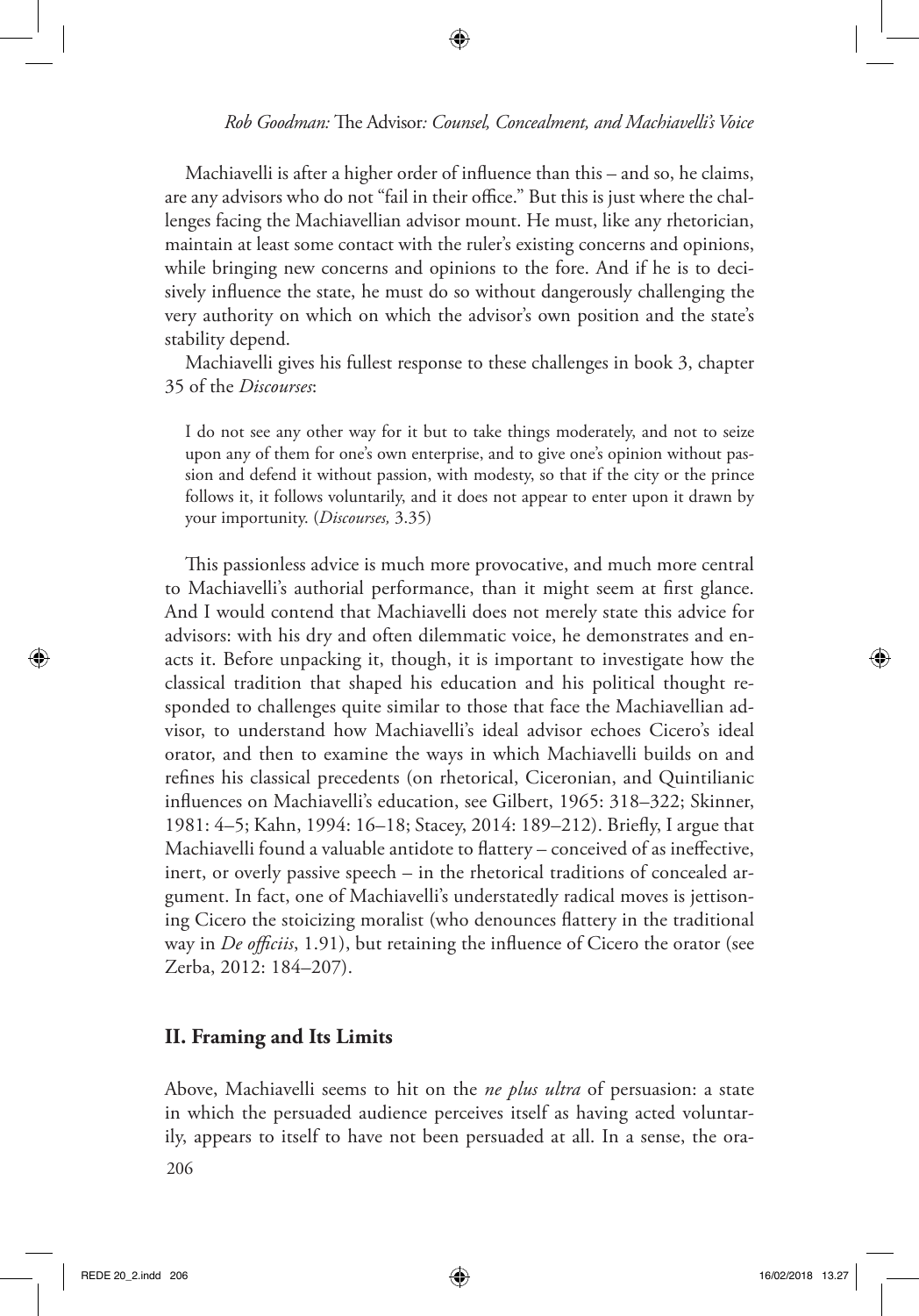tor's aspiration to invisibility is the inverse of the orator's notion of flattery: if the latter, at its extreme, wins esteem for the orator but effects no changes in the audience, the former effects a great deal but effaces the orator. And it was an ancient commonplace of the rhetorical tradition that the highest art is the effacement of art: we find it in Cicero (too much ingenuity "can give rise to a suspicion of preparation"), in Quintilian (rhetoric's "highest expression will be in the concealment of its existence"), in Longinus ("art is only perfect when it looks like Nature, and Nature succeeds only by concealing art"), and in a host of others (see Miller 2013).<sup>8</sup> Of course, because concealment is itself an art, these pronouncements were usually accompanied by a wealth of strategies for covering one's rhetorical tracks and turning the ingenious ingenuous.

Of these strategies, one of the most powerful is a purportedly neutral statement about the world that turns out to function as a concealed argument. Such statements are often studied under the heading of "framing"; and at the risk of anachronism, I will briefly note some modern formulations of this concept before discussing its classical antecedents.

Extensive evidence indicates the influence of "decision frames" on opinion formation: "(often small) changes in the presentation of an issue or an event produce (sometimes large) changes of opinion." For instance, considerably more survey respondents were willing to increase public spending described as "assistance to the poor" than were willing to increase public spending described as "welfare" (Chong and Druckman, 2007: 104, 111). Just as a single issue is subject to various frames, a debate, agenda, or decision situation may itself be framed through a selective presentation of the options under consideration; in some cases, limiting the range of conceivable alternatives can powerfully "confine the scope of decision-making" (Lukes, 2005: 22; Bachrach and Baratz, 1970: 7). In the rhetorical tradition of the artful effacement of art, such frames would seem to be most effective not when they are perceived as arguments – which are always subject to dispute – but when, and as long as, they are able to pass as "objective" representations of the issue or controversy at hand.

Such methods have ancient precedents. Consider, for instance, Cicero's long experience in framing the terms of debates, especially in a kind of dilemmatic framing designed to highlight the crux of a controversy – and often to identify that crux in such a way as to put one's own case in the best possible light. In Cicero's dialogue *De oratore*, the orator Antonius takes for granted that speakers will frequently structure their arguments in terms of binaries – "good and evil, the things to be pursued and avoided, honorable or base, expedient or inexpedient" – choosing the relevant pair and then claiming for themselves the former member. Rhetorical binaries like these were an inheritance from Aristotle; but whereas Aristotle's *Rhetoric* (1.3.5)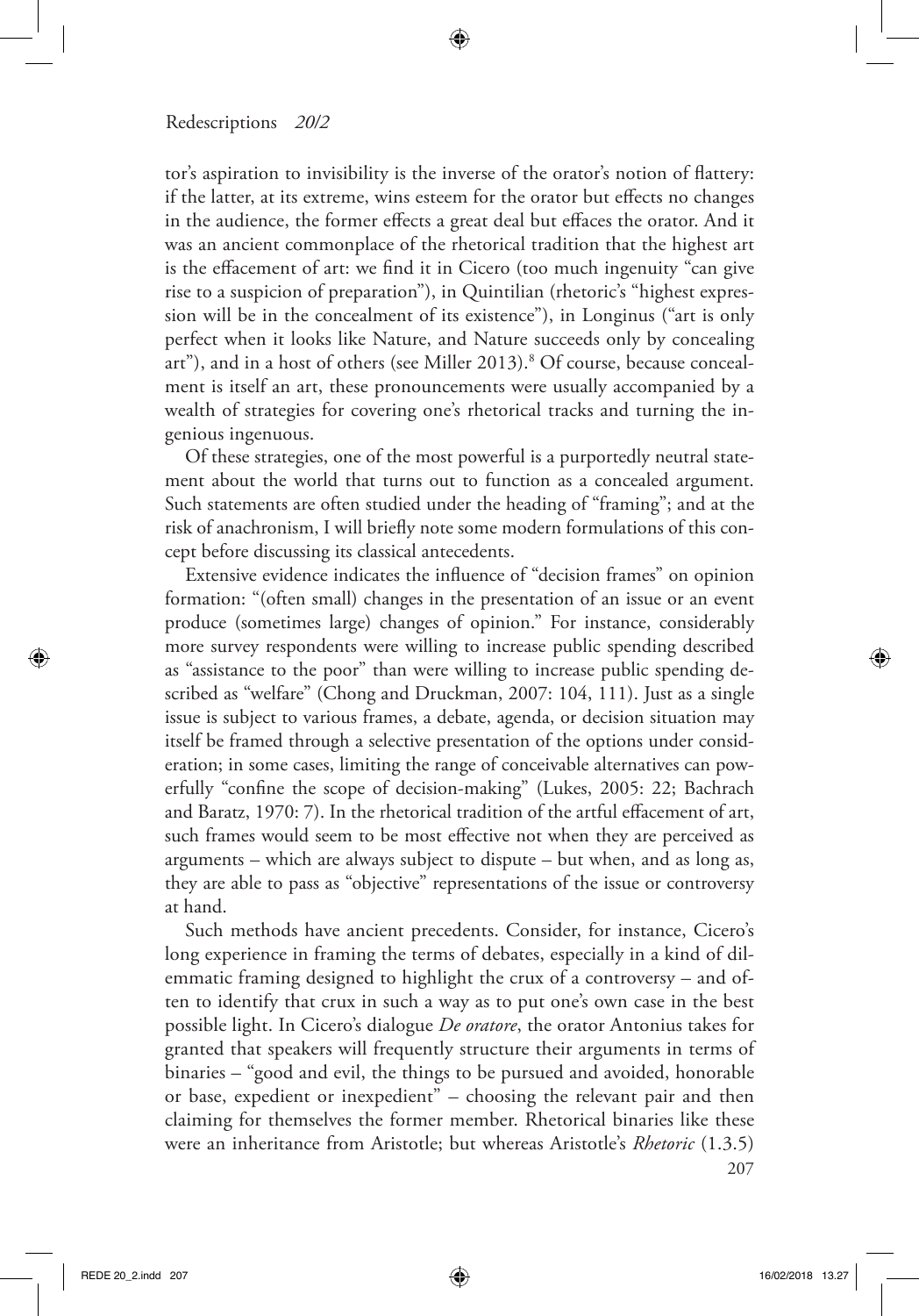presumed that the relevant pair would be dictated by the genre of oratory – so that deliberative oratory will revolve around the question of expediency/ inexpediency, judicial oratory around justice/injustice, and epideictic oratory around honor/dishonor – Cicero's Antonius proposes a more unsettling refinement.

In his view, the very terms of debate are debatable. Quite often, the question at stake is not which course is most honorable, or which course is most expedient, but "whether the honorable or the expedient deserves more consideration." Such a rhetorical conflict is not a dispute within fixed terms, but a struggle over two competing dilemmas, or over two competing frames. The speaker who frames the debate in terms of expediency/inexpediency "will enumerate the advantages of peace, of prosperity, power, money… as well as the disadvantages of their opposites." The speaker whose preferred frame is honor/dishonor "will amplify the importance of being immortalized by posterity," and so on (Cicero, *De oratore*, 2.67, 2.335). But just as important is what is omitted. Antonius does not expect either speaker to make an explicit claim that his own frame is best; each will simply enumerate goods within his frame. In other words, the argument that matters most in this instance is barely an argument at all, or rather, it is a kind of argument by implication. Neither speaker argues that the debate *ought* to be viewed in a given way; each simply speaks as if his chosen frame *is* already the "objectively" correct one, and competes to make his presumption the more vivid.

In his own rhetorical practice, Cicero found that such strategic framing of choices could serve as a valuable, if often specious, tool for forcing arguments down favorable paths. For example, in his defense of Aulus Cluentius Habitus, Cicero discusses allegations that his client bribed a jury in these terms: "Suppose it is agreed that the court was bribed: it must have been bribed either by Habitus or by Oppianicus [his opponent]. If I show that it was not bribed by Habitus, I shall have proved that it was bribed by Oppianicus; if I show that it was bribed by Oppianicus, Habitus is off the hook" (Cicero, *Pro Cluentio* 64). But as J. G. F. Powell (2013: 66) notes, this dilemma, which appears at first glance to offer an exhaustive statement of the conceivable options, in fact does not: it studiously omits the possibility that both sides tried to bribe the jury, in which case the promised incrimination of Oppianicus would not acquit Habitus (see also Craig, 1993). While this dilemmatic framing operates on a level much less abstract than that of the variety described in *De oratore*, it similarly aims to limit the range of the conceivable, and to conceal its persuasive power under an offer of choice.<sup>9</sup>

208 Of course, this strategic construction of choices was hardly the only variety of framing practiced in classical rhetoric. Another was rhetorical "redescription," or the calculated substitution of one normative term for another, a practice whose classical origins and persistence into the rhetorical handbooks of the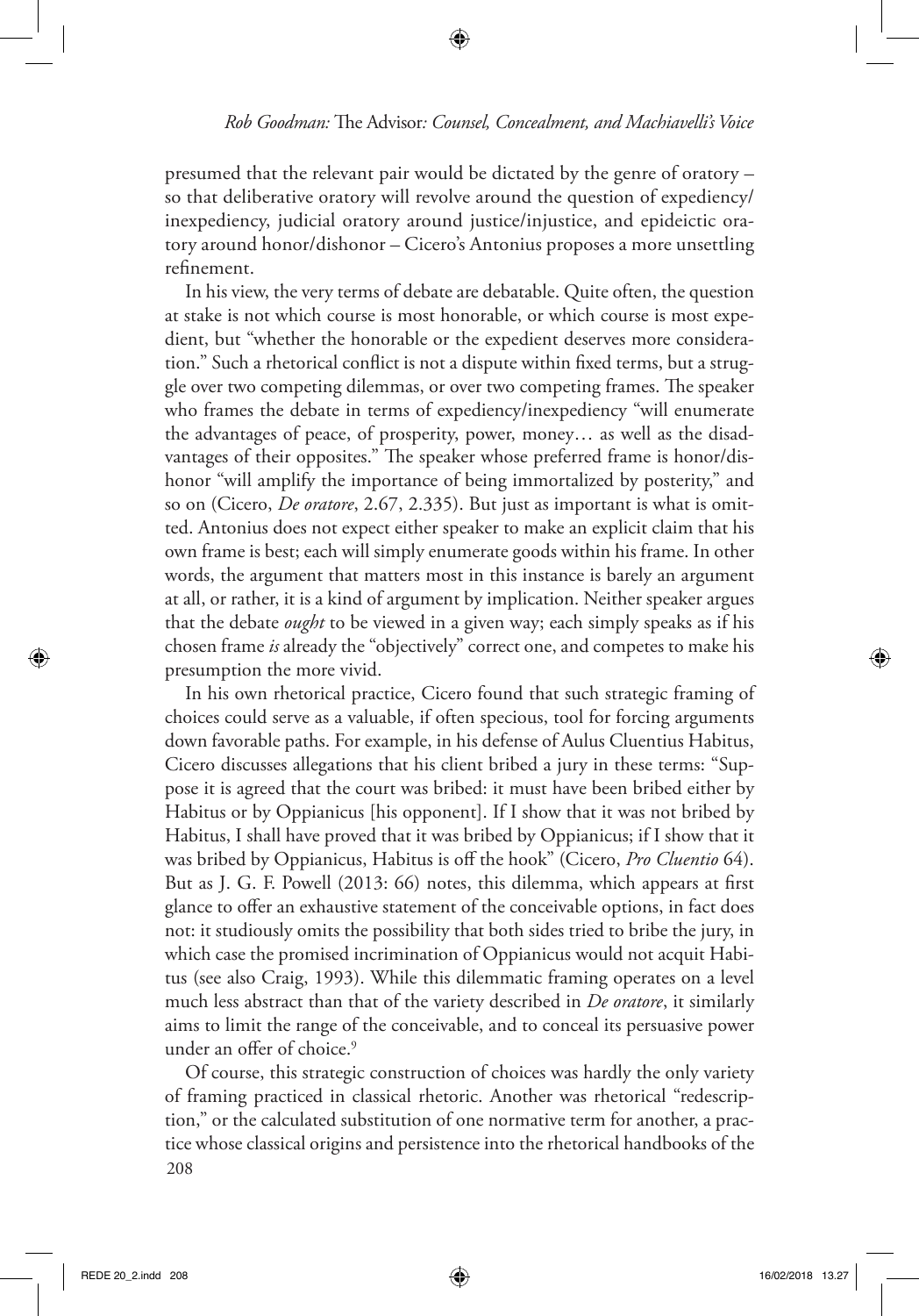early modern era have been examined in great detail by Quentin Skinner. In his words, redescription may "be said to consist of replacing a given evaluative description with a rival term that serves to picture the action no less plausibly, but serves at the same time to place it in a contrasting moral light," as in the epidemic of reclassifying virtues and vices that accompanied the Corcyrean civil war in Thucydides's history (*Peloponnesian War*, 3.82; see Skinner, 2002: 183). Yet another precedent for framing in the classical tradition is its treatment of rhetorical *colores*, which came to refer to an orator's construction of the facts of a case, or to an attempt to shift a dispute to more favorable ground (Roller, 2001: 16–18).10

An essential source of these practices' effectiveness is concealment. To turn any of these frames into *explicit* arguments – for Antonius's hypothetical orator, for instance, to explain why expediency happens to be a better criterion for the case than honor – is to invite contradiction and, just as importantly, to raise the defenses of one's audience. By contrast, the implied claim of the self-effacing orator is that the audience has nothing to defend against. Why would we need to defend ourselves against a representation of the world, or against an invitation to exercise our own judgment? Such an orator, in the words of Carolyn R. Miller (2013: 24), "treats communicative relations as cooperative rather than adversarial," and in fact uses the cooperative stance toward adversarial ends; he or she is merely the audience's advocate and advisor.

And yet, as powerful as these tools of framing and this self-effacing stance may be, they are limited by the rhetorical situation itself. The orator's selfeffacement is never complete and is always subject to challenge. Simply because he or she does have to advocate for a position (or else is not engaged in rhetoric at all), his or her choice of frames is permanently liable to exposure as bound to that position. The presence of an opposing orator is often enough, in itself, to call the accuracy or neutrality of any frame into question, preventing it from standing as the last, unchallenged word. But even leaving the opposing orator aside, an audience that recalls that it is in a rhetorical situation – that the orator, to put it bluntly, *wants something* – has already undermined much of the work of concealment. This danger helps to explain "how pervasive the theme of suspicion is in the classical tradition" – that is, the audience's suspicion of the orator (Miller, 2013: 22). And this suspicion raises the possibility that an audience accustomed to look *at* a rhetorical performance might on occasion look *through* it, with a resistance to persuasion and a skeptical eye to the ways in which the orator's frames serve the orator's ends (Lanham, 1976: 30, 84, 182). No rhetorician yet has ever been able to forestall that possibility for good. But Machiavelli comes remarkably close.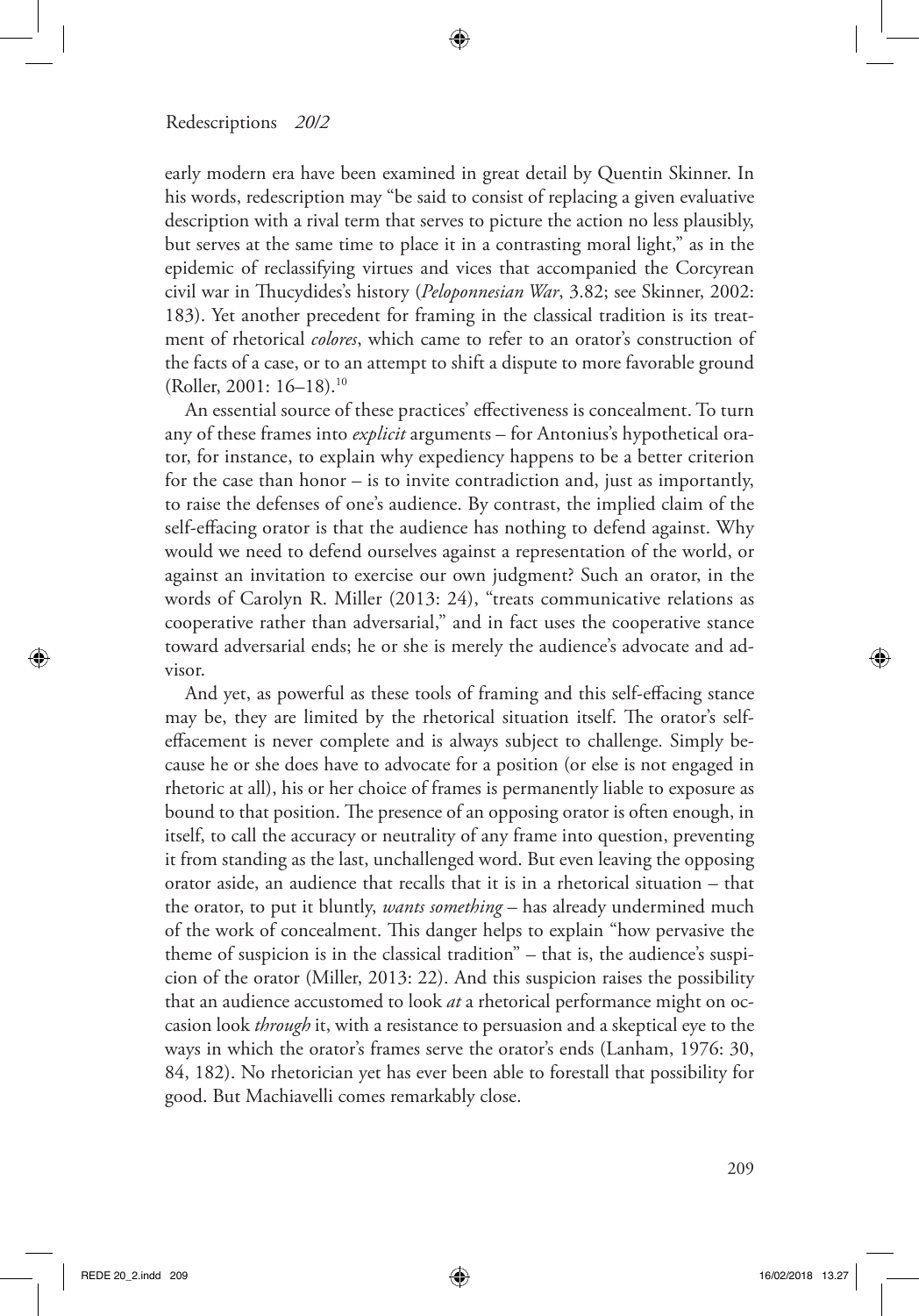#### **III. Machiavelli as Model Advisor**

Machiavelli, too, is interested in a kind of concealment: just as effective rulers will often conceal their natures from the public, effective advisors will often conceal their preferences and passions from rulers. In this section, I read Machiavelli's political works as a model and performance of advisory behavior that offers a solution to the problem of flattery – ineffective or passive speech – from the perspective of the advisor, without frontally challenging the authority of the ruler, who must "not appear to enter upon [a policy] drawn by your importunity." Much like the classical precursors to decision framing that I discussed above, Machiavelli develops a wide range of devices for concealing judgment and argument. Perhaps the most prevalent of these is his remarkably frequent recourse to dilemmatic (or trilemmatic) statements; a framing device that was used relatively sparingly in Cicero becomes Machiavelli's defining authorial tic.11 But I also consider his practice of rhetorical redescription, as well as his practice of a kind of argument by implication, which lends credence to the thought that the advisor, and not just the ruler, must learn to add *colore* to his statements and actions (on Machiavelli's use of *colore*, see Rebhorn 1988: 113). Finally, I consider the way in which he most exceeds the classical tradition: in constructing an advisory role that brings rhetorical self-effacement to new heights. Machiavelli quite nearly obviates the limits on framing that I just discussed. Nearly every classical rhetorician denies, at some point, being a rhetorician; Machiavelli's model advisor, who is a supreme rhetorician, is equipped to make the old denial with newfound plausibility.

First, consider Machiavelli's dilemmatic habit of speech and thought, which, as even a casual reader is likely to discover, dominates Machiavelli's work. Machiavelli opens *The Prince* with a chapter of six disjunctive statements in a single paragraph, setting a tone that he maintains throughout. A small sample of such statements demonstrates the point: "Dominions taken in this way are either accustomed to living under a prince or are used to being free; and they are gained either by the arms of others or by one's own, either through Fortune or through virtue"; prophets are either armed or unarmed; "a principality is brought about either by the common people or by the nobility"; "a prince either spends his own money and that of his subjects, or that of others"; "the prince who is more afraid of his people than of foreigners should build fortresses, but one who is more afraid of foreigners than his people should do without them" (*Prince*, ch. 1, 6, 9, 16, 20).

As in *The Prince*, a disjunctive pattern is established immediately in the *Discourses*: "I say that all cities are built either by men native to the place where they are built or by foreigners." And again, the book is rich with similar constructions: those who would rule "do not know how to be altogether wicked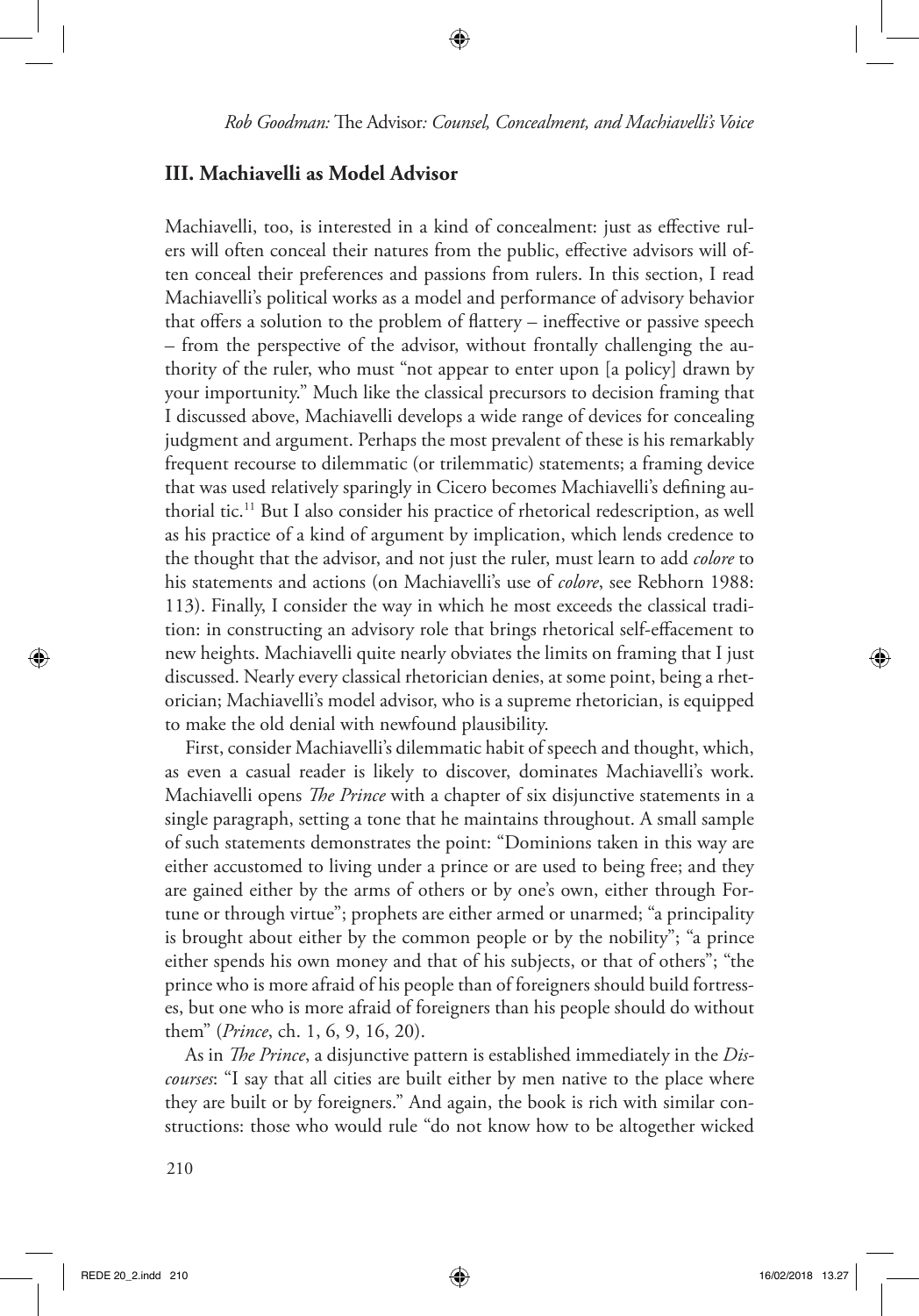or altogether good"; "the vice of ingratitude arises either from avarice or from suspicion"; growing a city "is done in two modes: by love and by force"; "one [kind of war] is made through the ambition of princes or of republics…. The other kind of war is when an entire people… goes to seek a new seat"; "which is the better policy… to await the enemy inside [your] own borders or to go out to meet him?"; "subjects should be either benefited or eliminated (*Discourses* 1.1, 1.6, 1.26, 1.29, 2.3, 2.8, 2.12, 2.23)."12

We find the same pattern in *The Art of War*: for instance, "towns and citadels can be strong either by nature or by industry" (7.1.). And again, we see it in the *History of Florence*: "great offenders ought either to remain untouched, or be destroyed"; "citizens acquire reputation and power in two ways; the one public, the other private… and in proportion as influence [privately] acquired is injurious, so is the former beneficial" (4.7, 7.1; see also 3.3).

If this habit of thought has long been recognized in the secondary literature, it has also received surprisingly little examination. We are likely to find ample reference in that literature to "the classical Machiavellian aut-aut," "his dilemmatic technique of invariably putting forward the two extreme and antithetical solutions," the "typically Machiavellian rattle of antitheses," "*la forma dilemmatica*," or the "disjunction [which] sorts all of the events into two mutually exclusive and jointly comprehensive categories" (Whitfield, 1947: 44; Chabod, 1960: 127; Pocock, 1975: 158; Marchand, 1975: 23–25; Hariman, 1995: 38). What we are far less likely to find is a sustained consideration of just what this compulsive sorting does, of the role it plays in Machiavelli's rhetoric and theory of advice. J. H. Whitfield, J. G. A. Pocock, and Sebastian De Grazia treat it as a curiosity, worth only a brief mention. Federico Chabod discusses it in greater detail, linking it to a Machiavellian conception of virtue in which "nothing is more pernicious than obscure or slow and tardy deliberation" – deliberation that the crisp either/or is designed to streamline. Where this view goes wrong, I would argue, is in taking Machiavelli's dilemmas at face value, in treating them as "comprehensive" statements that encompass the entire range of possible action (Chabod, 1960: 128, 148). And while Machiavelli often portrays his binaries as mere facts about the world, I would cast doubt on any inference from Machiavelli's dispassionate tone that he offers a scientific account of political reality, "in the same way as a chemist studies chemical reactions" (Cassirer, 1946: 154).

On the contrary, my argument gives us reason to be skeptical of claims that Machiavelli is practicing political science in any neutral sense. For one, consider how Machiavelli's authorial voice meets the political imperatives he finds in the advisor's chancy situation – and in doing so, how it displays Machiavelli's principles in practice. He urges the advisor "not to seize upon [matters] for one's own enterprise," and an advisor who presents himself as conscientious of alternatives, and even as merely offering choices, has a plausible defense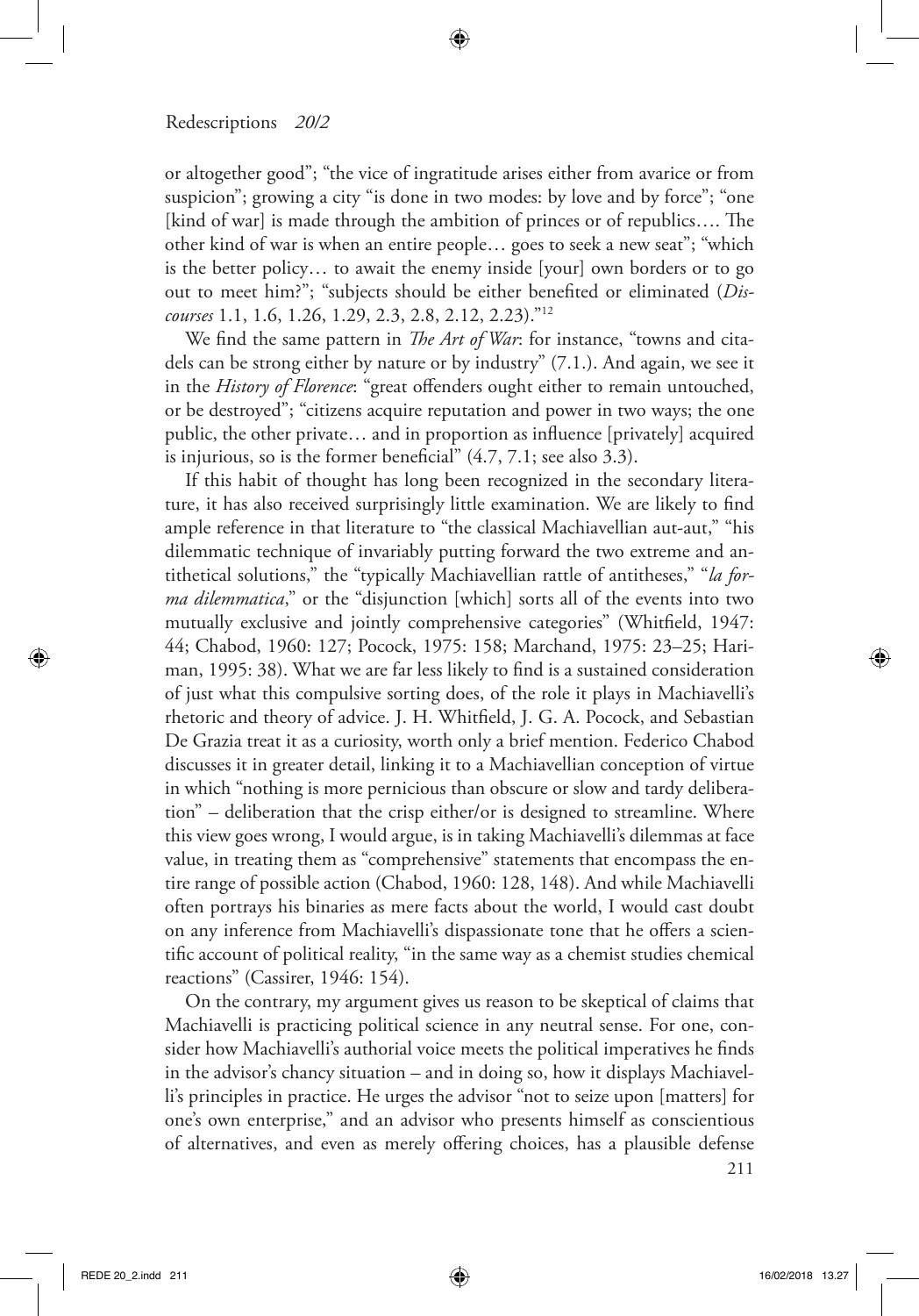against charges of self-interested prodding. He insists that an advisor should "give one's opinion without passion and defend it without passion," and the advisor can best convey dispassion by presenting himself as one who considers and weighs each competing claim – who acts almost as an instrument of measurement.

And yet the rhetorical tradition ought to remind us of the many ways in which an offer of choice, or a classification of political reality, can be anything but neutral – just as the act of asking "is this policy expedient or inexpedient?" can be an effort to shift a debate to favorable ground, or the act of instructing a jury that the question at stake is the guilt of Habitus or Oppianicus can be an effort to elide the possibility of mutual guilt. In the same way, Machiavelli's disjunctive style is, on important occasions, a demonstration of the ways in which the construction of choices can act as a source of concealed judgment and concealed power.

Dilemmatic framing plays a key role at an early crux of both *The Prince* and the *Discourses*. For one, *The Prince's* crucial introductory binary – principalities are either established or new – is deceptively exhaustive. Questions of purpose are abandoned; questions of possession are all. As Chabod writes (in a way that would seem to qualify his statement about "comprehensive" dilemmas), Machiavelli "does not enquire… as to the nature of the State, its origin and its aims. Hence, we find no hint of the traditional arguments, prevalent both before and since, about the origins of human society and the 'why and wherefore' of the State" (Chabod, 1960: 144; see also Strauss, 1958: 70). The immediate claim that some distinctions between principalities are meaningful and some are best ignored is a quiet but far-reaching statement of intent, shunting aside by mere implication a host of the traditional concerns and agendas of politics and political theory.<sup>13</sup>

Second, near the outset of the *Discourses* (1.6), the crucial question is whether a republic ought to be equipped for self-contained defense, as in the case of Sparta or Venice, or for imperial expansion, as in the case of Rome. Stated like that, the dilemma is a close-run thing. Because Machiavelli shows the Sparta/ Venice model to be safe against the two kinds of aggression waged on a republic (in a kind of subsidiary disjunction), it appears to win the argument: "Without a doubt I believe that if the thing could be held balanced in this mode, it would be the true political way of life and the true quiet of a city." But Machiavelli has sown the seeds of a radical and last-second reversal.

212 To this point, it appeared that neither of the options under consideration, quietism or imperialism, represented any kind of *balance*; on the contrary, these were "the two extreme and antithetical solutions." Suddenly, one of the alternatives has been demoted to a compromise, an often fatal position in Machiavellian reasoning (Coby, 1999: 228–237). Even in the absence of foreign aggression, the Sparta/Venice model is found to be unsustainable, a well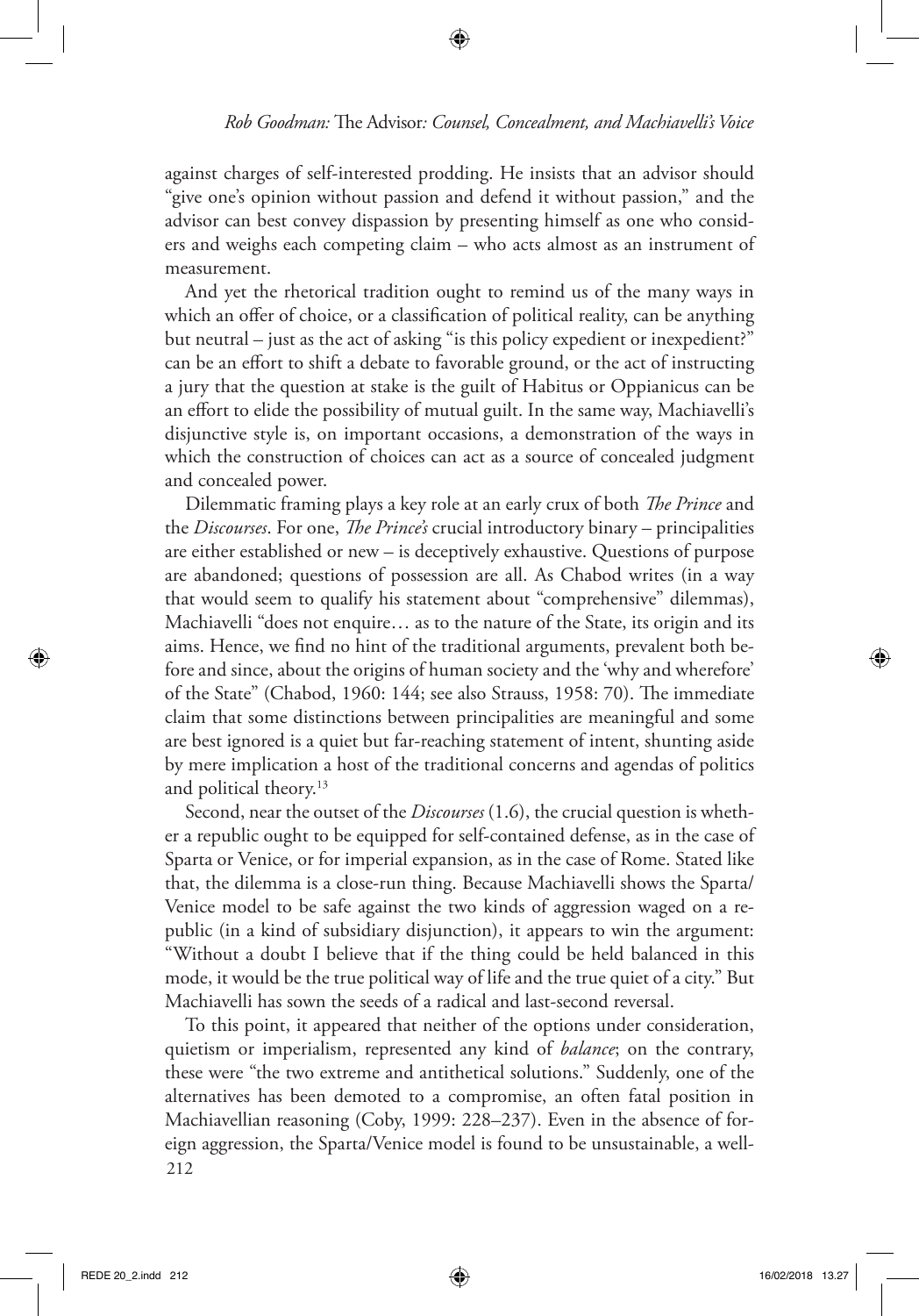spring of "effeminacy," division, or both – yet Machiavelli does not here raise the possibility that the Roman model might be unstable in any comparable way, even though one might expect a policy of constant expansionism to be the riskier and more destabilizing of the two. Instead, what bears the weight of the argument is his claim that "one cannot, as I believe, balance this thing, nor maintain this middle way exactly," especially given that "all things of men are in motion." What does the work is the transformation of the Sparta/Venice model from one of a pair of antithetical solutions into a weak and unstable middle way. That model is evidently a middle way because it aims at the compromise of permanent *virtù* with the unwillingness to provoke the war that is *virtù's* necessary condition; and if this is the middle term, then the true range of choice appears to extend from the republic without the *virtù* to meet the "necessity" of war, which "come[s] to ruin," to the republic with the *virtù* to meet necessity and "conserve what it has seized." In other words, Machiavelli has, in the span of less than a paragraph, recast the conceivable options from "Sparta or Rome" to "disaster or Rome" – and it is this skillful control over the structure of dilemmas, more than any direct weighing of one model against the other, that prods the reader to adopt the Roman conclusion, as if voluntarily.

Seemingly conscious that he has shifted the terms of the argument, Machiavelli concludes by resuming the original dilemma once more: "To return to the first reasoning, I believe that it is necessary to follow the Roman order and not that of the other republics – for I do not believe one can find a mode between the one and the other." But the clause after the dash is largely irrelevant: Machiavelli has just made his case not by showing that there is no middle term between Rome and "the other republics," but by showing that "the other republics" are themselves a middle term. Having discarded the binary choice between Rome and Sparta, Machiavelli returns to it as if he has already settled it; in the rapid shift from dilemma to trilemma back to dilemma, it is all too easy to agree with him. And on the adoption of the Roman model – on this masterful manipulation of choices and frames – rests many of the *Discourses*' crucial themes: the necessity of arming the people, the conflict of the orders, and all of the institutions that mediate that conflict. Given the radicalism of these conclusions, we should not be surprised that Machiavelli takes pains not to press the argument "by [his] importunity"; rather, he presents these conclusions as almost beyond his control, as mandated by the structure of the problem itself.

Again, we find a similar pattern of argumentation in miniature, with similar consequences, throughout Machiavelli's political works. It is a pattern that speaks the passionless language of choice while leaving moderation all but inconceivable: utter wickedness or utter goodness; benefits or destruction for conquered peoples; pardon or destruction for great offenders. But perhaps more striking are those Machiavellian dilemmas that appear, on reflection, to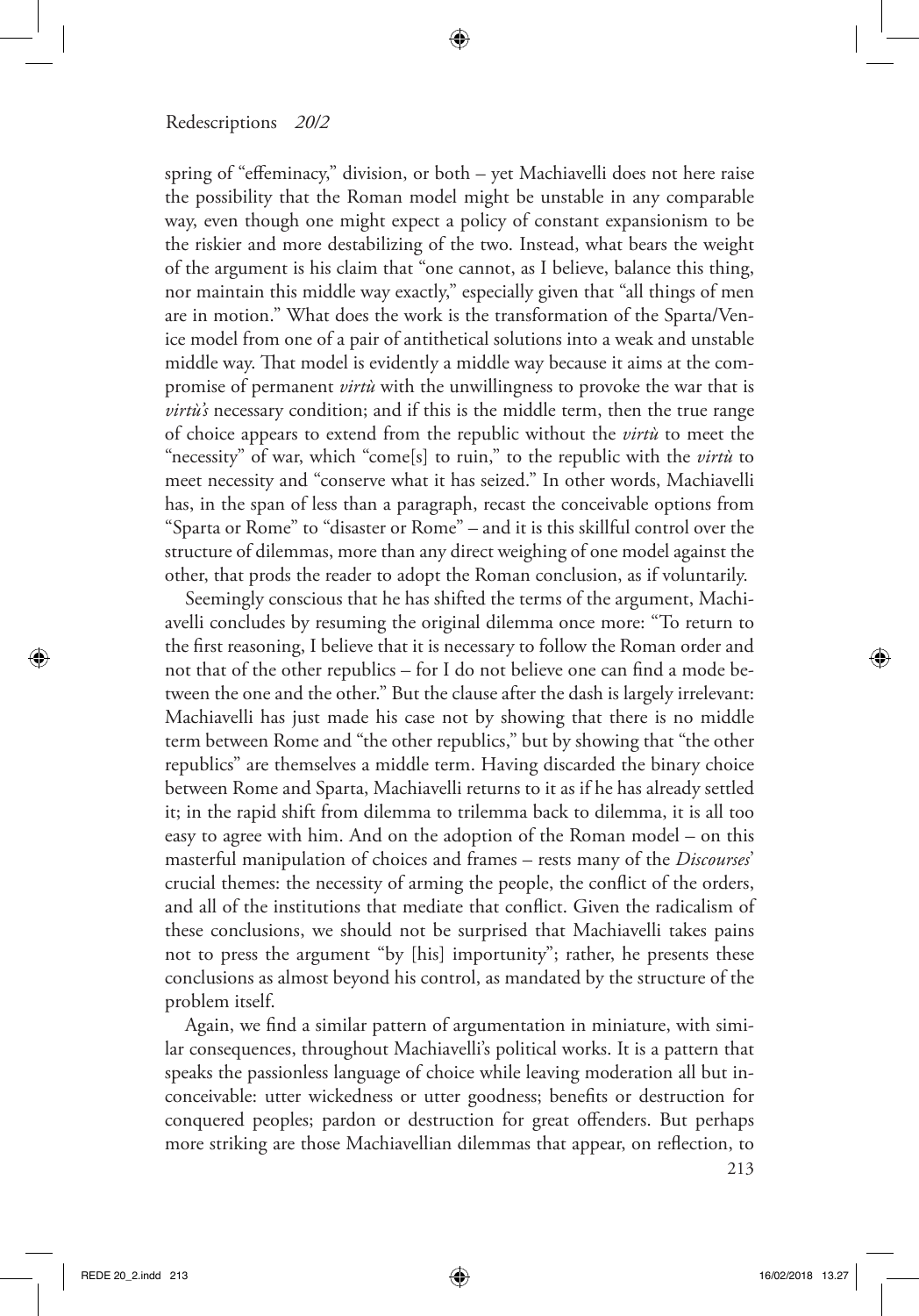lock the argument into a framework of either/or when both/and, or neither/ nor, would seem to be just as plausible. For instance, consider the *Discourses*' statement about the causes of war cited above: that they can be classified either as limited wars brought about by ambition, or as wars of extermination brought about by mass migration. That formulation rules out the possibility of wars that fit neither category: limited, but arising for reasons other than ambition – reasons including the "structural" account of conflict that was as old as Thucydides. In other words, the statement turns out to be a consequential account of conflict as rooted in the "depravities" of human nature, and yet it is concealed beneath a choice. Once more, Machiavelli's long chapter on conspiracies opens with a flat statement that conspiracies are "made either against the fatherland or against a prince," and then goes on to examine each in turn (*Discourses*, 3.6). But taking that statement seriously implies that conspiracies against a prince are *not* directed against the fatherland – an especially subversive position for a writer who had himself been implicated in a conspiracy against a prince. Last, it seems that Machiavelli was so devoted to the strategic framing of choice that he turned to it even when writing comedy: the preface to his *Mandragola* "divides its hypothetical audience into two groups, one admired for its sophisticated wit and the other disdained for its narrow-mindedness, in an effort to make the spectators identify with the first group" – and to elide the possibility that one might have sophisticated taste and still dislike Machiavelli's play. In all of these cases, the framing of choice "forces the audience's thought into a narrow channel" (Rebhorn, 1988: 205, 215).

Like most instances of effective framing, these classifications blur the distinction between representations of the state of the world and statements that attempt to shape the world, or to bring off such shaping as a fait accompli. There is nothing controversial in Machiavelli's more innocuously "scholastic" classifications, such as "I say, therefore, that battles are lost or won" (*Art of War*, 4.73). But scattered liberally among these, and couched in the very same terms, are classifications that turn out to be explosive: "principalities are established or new." Nothing in the text marks the former as tautological and the latter as revolutionary: this is just why Machiavelli's advice functions as concealed power.

214 I have focused on Machiavelli's dilemmatic framing because it is such a pervasive and distinctive feature of his work. Of course, not all of Machiavelli's advice is structured in terms of dilemmas or disjunctions; but even so, we often find him using other means of framing, such as redescription, to argue more or less indirectly. Skinner (1996: 170–171) has shown how Machiavelli puts redescription to great use in his reconstruction of the princely virtues, dismissing traditional liberality as prodigality and traditional clemency as laxity, and turning the traditional vices of miserliness and cruelty into potential acts of selflessness. But these acts of redescription are especially surprising when we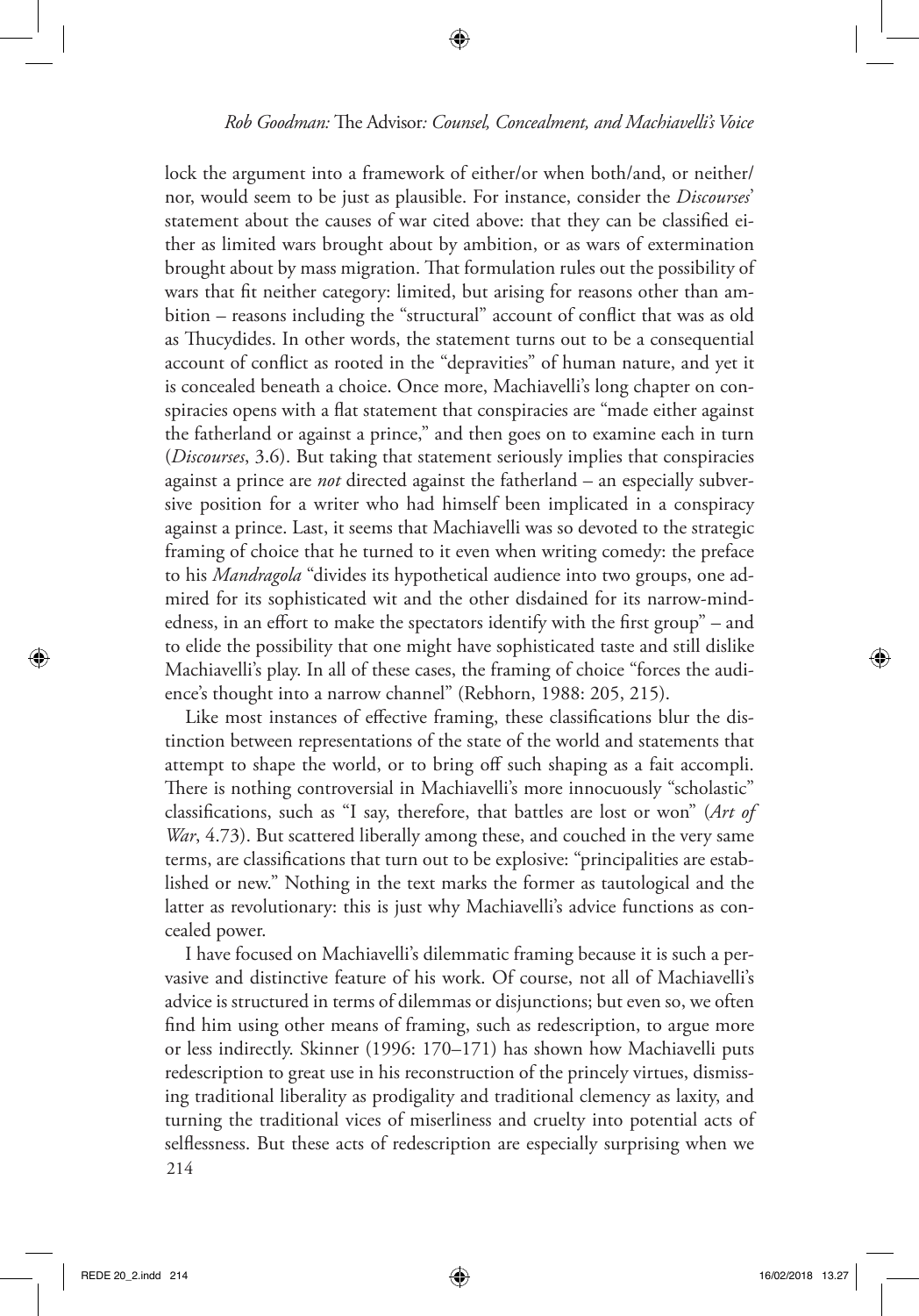read them alongside the school of thought on flattery that Machiavelli worked to overturn. For Plutarch, recall, the flattering counselor is evil precisely because he engages in redescription – calling prodigality "liberality," and so on – and diffuses a general haze of moral doubt. Not only is Machiavelli indifferent to this alleged evil, and not only does one of his key redescriptions happen to be the inverse of one of Plutarch's, but if we are to read *The Prince* as a model of advisory behavior, then redescription turns out to be one of the key duties of the good advisor. Just that quality that makes it disreputable for Plutarch's flatterer makes it especially valuable for Machiavelli's advisor: the less visible it is as a refutable moral argument, the more powerfully it acts.

Last, I would also call attention to a kind of "argument by implication," by which Machiavelli quietly bolsters some of his most shocking claims, including his position on human egoism. Even when he states his claims directly, I would ask whether their more effective formulations are instead those other passages in which he simply takes them for granted as frames for *other* arguments. For instance, Machiavelli is no sentimentalist when it comes to human motivations, famously insisting that we would sooner forget the murder of our fathers than the loss of our patrimonies (*Prince*, ch. 17). But a similar account of our motivations appears, with perfect understatement, where we would least expect it: in the *Discourses*' odd chapter on natural disasters. Here we read of periodic plagues, famines, and floods that wipe out humanity and its knowledge of the past. But "if among them someone is saved who has knowledge of it, to make a reputation and a name for himself he conceals it and perverts it in his mode so that what he has wished to write alone, and nothing else, remains for his successors" (*Discourses*, 2.5). Imagine the scene: humanity has been driven to near extinction, and from the wreckage emerges a haggard survivor whose very first item of business is to falsify history, lie to his children, and make a name for himself among the ruins. Machiavelli could not have painted a bleaker portrait of human nature and its all-consuming ambition, and rather than dwell on it, he shows how to drop it into the conversation in passing, as if to say, "of course this is how things are."14

Now, I suggested above that the practice of framing in the rhetorical tradition is linked to a kind of self-effacement; I also argued that the orator's aspiration to concealment is always subject to challenge. The Machiavellian advisor is not unique in sharing this aspiration – but he does stand apart in the degree to which he is able to realize it, and thus to safeguard his efforts at framing as classifications or descriptions rather than arguments. If the nature of the rhetorical situation – the fact that the orator *wants something* – is an inherent limit on the power of framing, the aim of the Machiavellian advisor is to deny that he is in a rhetorical situation at all with respect to the prince or the republic. Of course, we would not expect him to deny it with perfect success, nor should we imagine that Machiavelli sees rulers as dupes; a dupe prince would not re-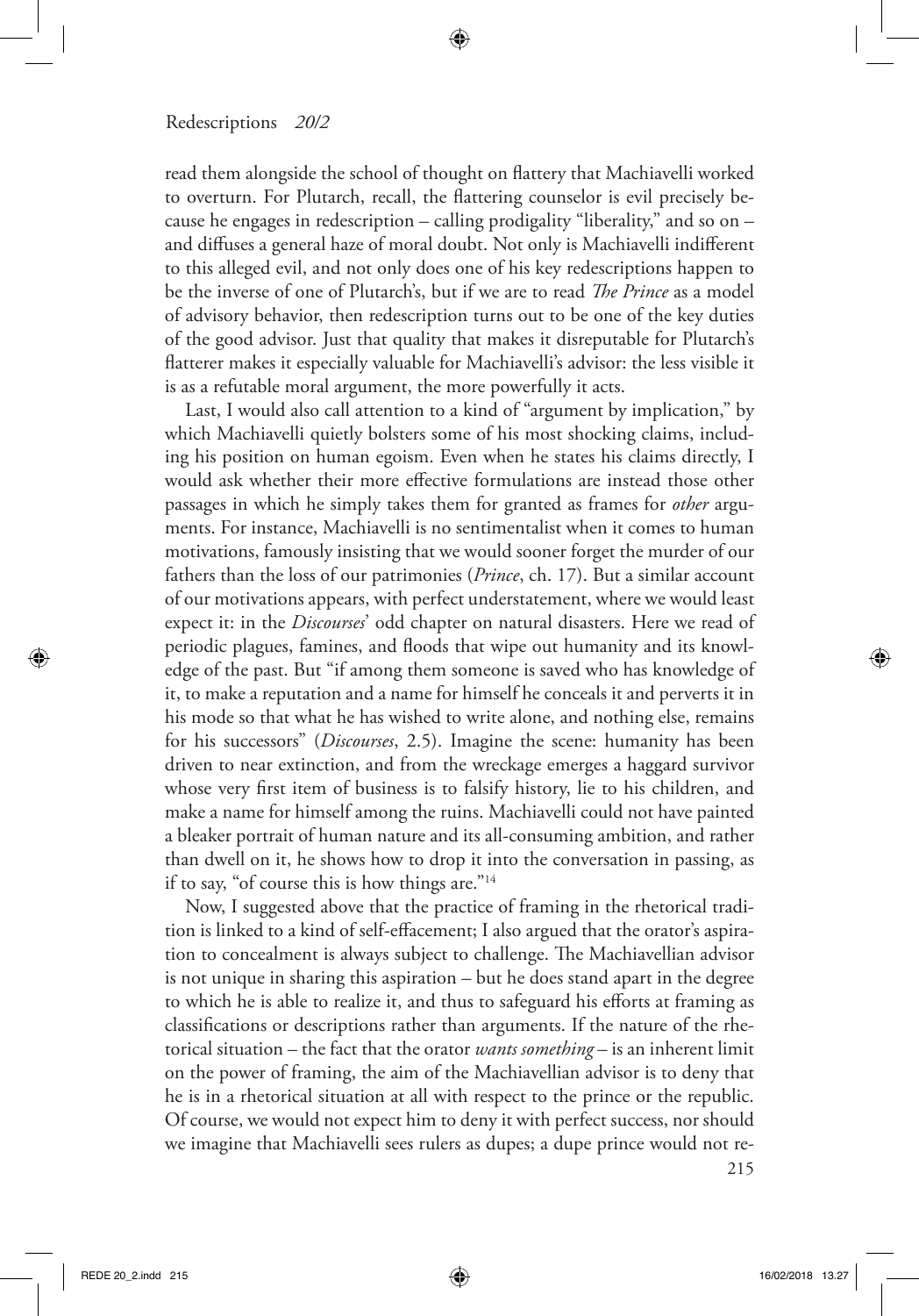main a prince for long, let alone succeed in establishing a new principality. But Machiavelli does take to an extreme the orator's claim of total identification with the audience's interests – and to the extent this claim is believed, the advisor is able to function as an independent agent.

Machiavelli's model demonstrates the means by which such an advisor might, more than most orators, cast himself as lacking in passions and independent aims, and I will discuss some of those means in closing.

For one, Machiavelli describes the act of advising as quintessentially private, one in which a ruler gives only a handful "free rein to speak the truth *to him*" (*Prince,* ch. 23, emphasis added). Already, one of the orator's traditional motives – distinguishing himself before the public – is excised. Of course, speech before a private audience may still be a kind of oratory, and Machiavelli's chapter on advice in the *Discourses* does envision the possibility of conflict between advisors, of the kind that might prevent any one advisor's frames from going unchallenged. But more important than this curtailed rhetorical arena is the way in which Machiavelli generally demonstrates how to avoid the expectations of stereotypically rhetorical speech. His political works are running lessons in how to speak about politics with an "affected artlessness of style," which seems to mimic and embody base reality (Hariman, 1995: 18–24), and in the ways in which the traditional markers of rhetorical speech, such as the periodic Ciceronian sentence, might be avoided (McCanles, 1983: 13).

216 But even more important are the ways in which Machiavelli positions the counselor as an entirely subsidiary power, as an instrument in the hands of the ruler. His chapters on advising in *The Prince* ring this theme repeatedly. An advisor "must never think about himself, but always about his prince." "Good advice must arise from the prudence of the prince," not vice-versa (*Prince*, ch. 23). Good rulers have more powerful minds than good advisors (on this claim as a deliberate deception, see Rebhorn, 1988: 218). The prince is explicitly warned against *other* advisors who will "take the state away from him" (*Prince*, ch. 23). Taken at face value, all of these statements are reassurances; read performatively, though, they are models of how to reassure a prince. Above all, the reassurance runs: *my interests are identical with yours* (Ascoli, 1993: 248; Benner, 2013: 269; Kain, 1995: 41–42).<sup>15</sup> And given this construction of an advisory self without independent passions or interests, perceptive readers of Machiavelli have observed that the person of the advisor has a way of fading from his texts in the way that, say, the person of Cicero does not fade from his orations. As Philip J. Kain puts it, "the adviser is always there; it is just that you never notice him. He is like the photographer behind the camera." And his scientistic way of describing and classifying the world does not just gain persuasive power from this concealment, but actually reinforces it, in a cycle vicious or virtuous depending on where one sits: one way in which the advi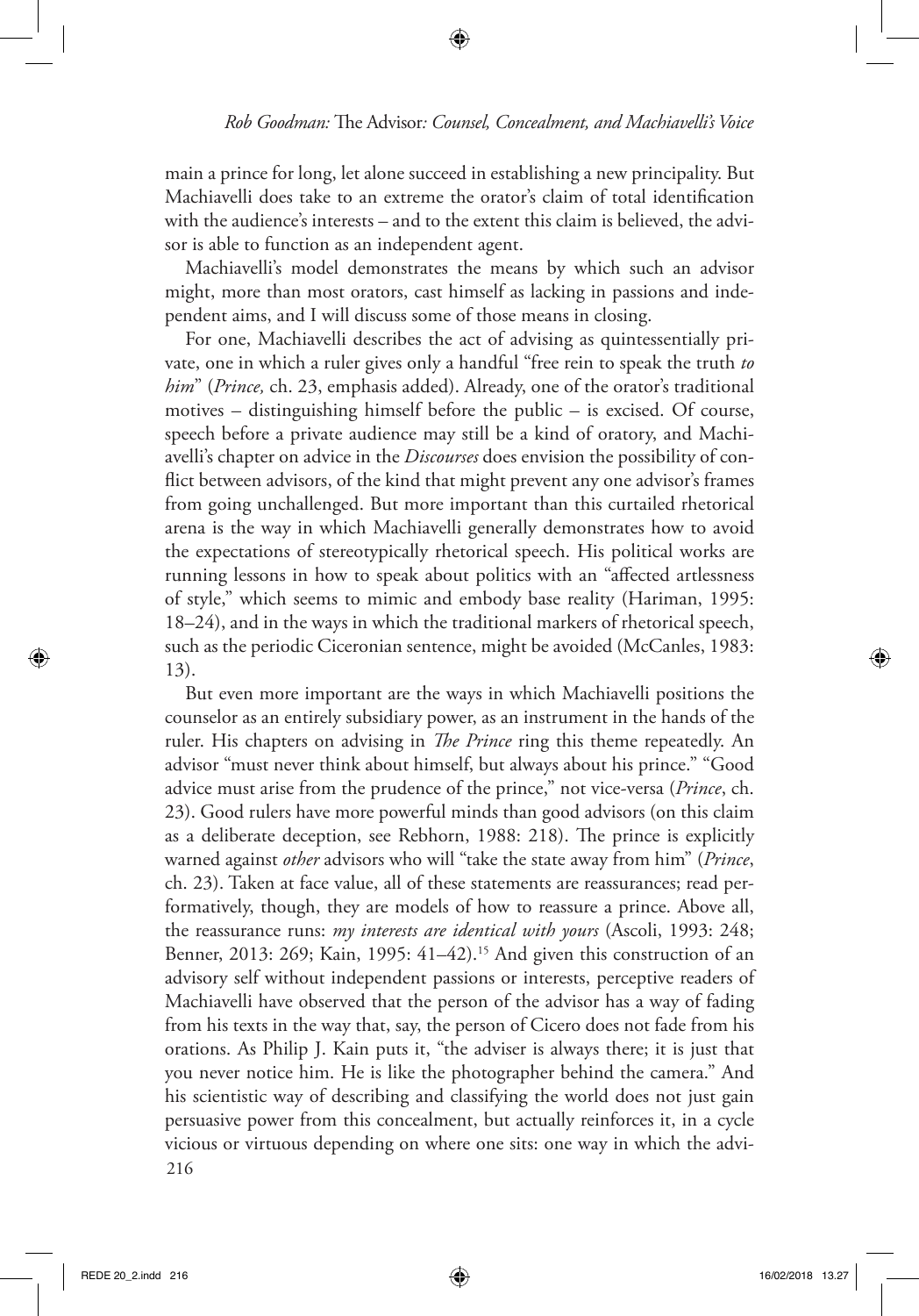sor remains "behind the camera" is by "counseling the prince to be scientific, by adopting a scientific attitude, by always focusing on the objective situation, by emphasizing external necessity. In this way, he draws the prince's attention away from himself, the adviser, the theorist" (Kain, 1995: 36, 47).

Machiavelli effaces himself as theorist and model advisor, and we might nominate this for the master-frame of both roles: "It seemed more suitable for me to search after the effectual truth of the matter rather than its imagined one" (*Prince*, ch. 15). The contrast is so bracing that we might not stop to ask what kind of unsuspected agency is concealed under the guise of scientific instrumentality, or which assumptions, priorities, and values are subsumed under the heading of truth.

## **IV. Conclusion**

There is value in reading Machiavelli's political works not in terms of *what* they advise, but in terms of *how* they advise. That reading has allowed us to trace a thread from his break with the "mirror" literature's conception of flattery; to his adoption of a notion of flattery more grounded in the tradition of classical rhetoric; to his appropriation and expansion of that tradition's techniques of concealing arguments beneath descriptions, classifications, and choices; and to his construction of the advisor as a remarkably self-effacing kind of orator. And I have argued that Machiavelli's strategies of framing and concealment are not incidental to his work, but lend critical support to some of his most distinctive and radical claims, including those on the purpose of political theorizing and the imperative of republican imperialism. I close by posing two further questions.

First, a good deal of Machiavelli's advice is not pressed indirectly or formulated dilemmatically – we have only to think, for instance, of the closing exhortation of *The Prince*. But if my account is so focused on Machiavelli's concealed arguments, what can it make of his direct ones? I would argue that the case is analogous to that of his tautological and explosive dilemmas: they are so intermixed that they are difficult to separate, and that very difficulty appears to be another strategy of concealment. There is so much concealment of the advisor's passions in Machiavelli that disclosures of those passions, or even unvarnished statements of opinion, ought to be greeted with a default skepticism. In other words, a full account of Machiavelli's notion of concealment must also include the possibility of disclosing oneself, on one's own terms, even in the most theatrical of ways. Cesare Borgia seeks to violently pacify the Romagna; he conceals himself behind Remirro de Orco, the lieutenant he commissions to undertake the bloody work. When the work is done, he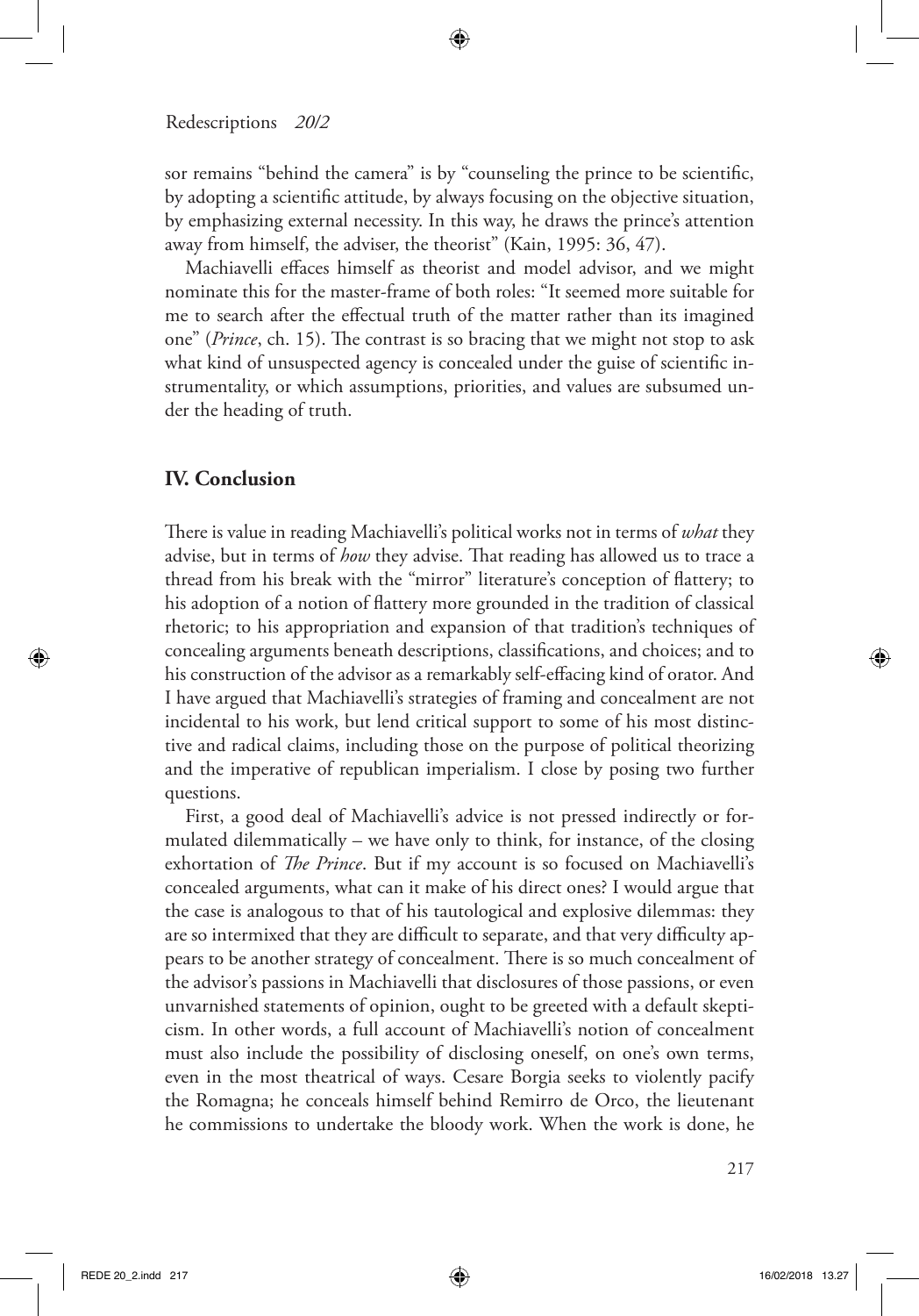orders Remirro chopped in two and placed on public display; no one doubts that this is Borgia's doing. Borgia discloses himself as the man who has put a dramatic stop to the bloodletting, and "such a spectacle left those people satisfied and amazed" (*Prince*, ch. 7; see Kain, 1995: 46–47). Machiavelli conceals himself behind the mask of dispassion, and at the climactic moment of *The Prince*, with its dramatic cry to drive the barbarians from Italy, the counselor discloses himself. But Borgia's seeming disclosure is only another concealment: he hides his responsibility for Remirro's crimes through his very spectacle of openness. Might we say something similar of Machiavelli's own spectacle of openness? The listening prince, amazed and satisfied, may be content that the advisor has finally let the mask of dispassion drop – that the advisor has taken his true stand on a fixed and singular point, calibrating the rest of the book in retrospect. But we might be more doubtful that any disclosures in Machiavelli are so uncomplicated. Is the climactic statement of the advisor's identity analogous to "battles are lost or won," or to "principalities are established or new"?

Second, what does this reading mean for claims that Machiavelli is among the first scientists of politics? I have argued that just where Machiavelli appears to be at his most scientific, he is in fact at his most rhetorical. If Machiavelli indeed helped to pioneer the tropes of the scientific study of politics, it is worth remembering that these tropes did not originate as disinterested analyses of power, but as exercises of power. Of course, genealogy is not destiny, and this is no reason at all to conclude that the disinterested analysis of power is impossible. But Machiavelli's advisory model does raise the possibility that these tropes have their origin not in the Copernican revolution, but the Ciceronian oration. It demonstrates the potent ends toward which the ostensibly neutral activities of classifying, representing, and advising can be directed, and it reminds us that these are potential sites of power well worth our critical attention.

## **Endnotes**

- 1 The author would like to thank Philip Bobbitt, Robert S. Erikson, Philip Hamburger, David Johnston, Nadia Urbinati, and several anonymous reviewers for their helpful comments on this article.
- 2 I use "ruler" to refer to both princes and republican leaders, largely because Machiavelli himself makes little distinction between "those who counsel a republic and those who counsel a prince" (*Discourses* 3.35). On continuities between *The Prince* and the *Discourses*, see Kahn, 1994: 45; and Bobbitt, 2013: 6–8, 17–20.
- 3 For instance, he was reprimanded by superiors on at least nine occasions for insubordination regarding the timing and content of his dispatches. One 1502 rep-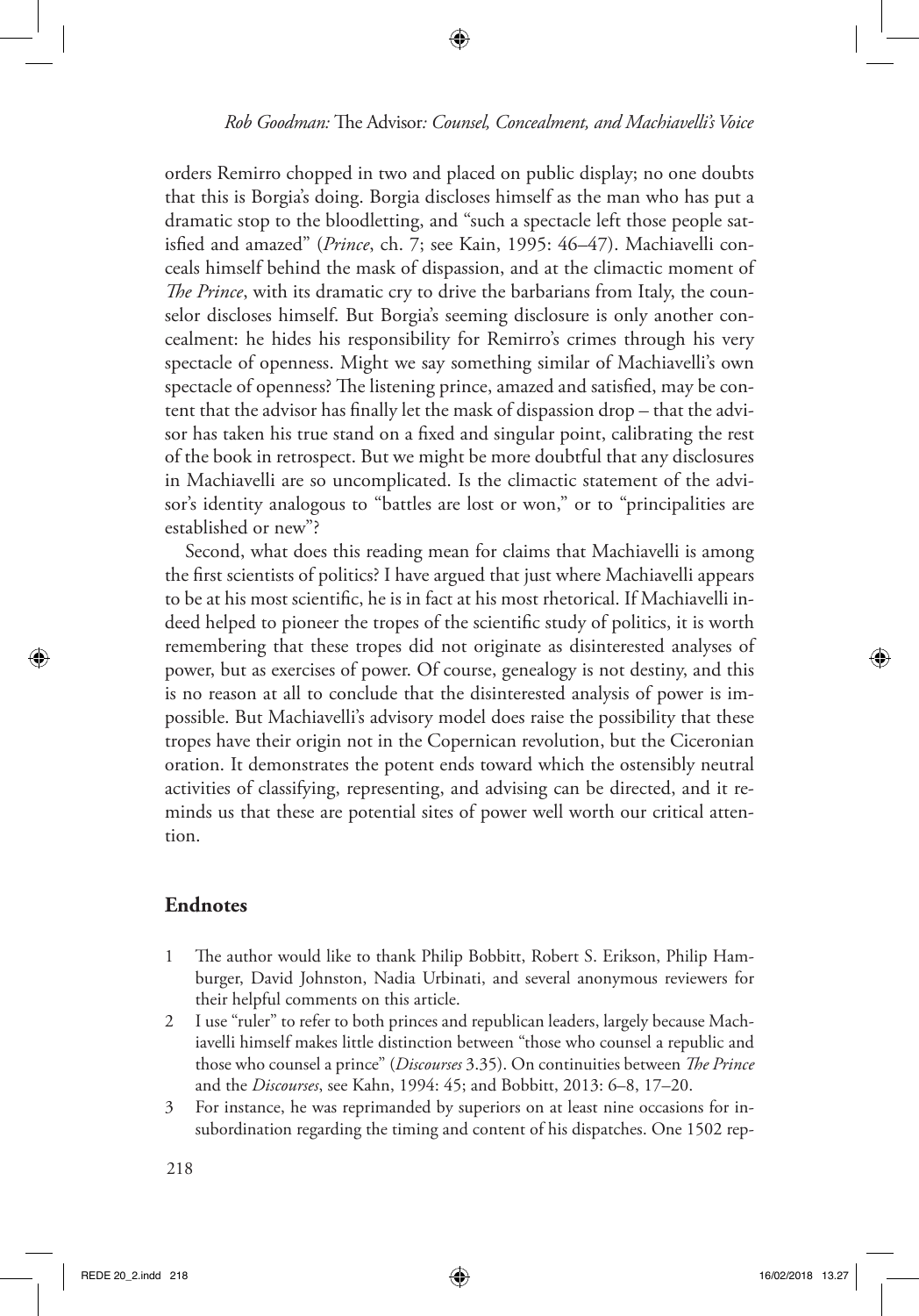rimand insisted that he "leave the judgment to others." While no evidence proves that these censures played a causal role in shaping Machiavelli's mature writings, they do show a secretary interested in pressing the boundaries of his office. See Najemy, 1990: 105–106.

- 4 On "the growing power of the corps of public officials" in early modern regimes, see Chabod, 1964: 32–37. On the growth of professional foreign services, see Bobbitt, 2002: 81, 89; Keir, 1938: 4. On Machiavelli's foreign service experience, see Black, 1990: 80; Ridolfi, 1963: 18; De Grazia, 1994: 18; Whitfield, 1947: 38. On the 15th- and 16th-century development of professional civil services, see Fischer and Lundgreen, 1975: 457, 480; Tilly, 1975: 34; Partner, 1990: 39; Finer, 1997: 973. On the emergence of professional advisors as a sociological class, defined by their prioritization of technical competence, see Weber, 2009: 82–83.
- 5 Machiavelli-as-scientist is an enduring strand in the secondary literature. See Hume, 1987: 13–29; Pollock, 1895: 42–49; Olschki, 1945; Cassirer, 1946: 154; Lerner, 1950: xxv–xlvi; Masters, 1998; Brown, 2009: 24. On the history of scientistic readings of Machiavelli, see also Mattingly, 1958: 482–491; Viroli, 1998: 1–2, 44–46; Walsh, 2007: 287–291; Plamenatz, 2012: 17–29.
- 6 Despite the suggestive passage in the *Discourses* (3.35) noting that an advisor will rise in standing if a ruler ignores his advice and then meets with failure, Machiavelli does stipulate that advisors will generally have goals beyond self-advancement: "if they do not counsel without hesitation the things that appear to them useful…they fail in their office" (*Prince*, ch. 23).
- 7 The instability and blind chance that rack governments of all kinds, but especially the innovative governments of new princes and new republics, are well-worn Machiavellian themes. What I want to emphasize is the epistemic aspect of these claims: that "base reality" is far from obvious to any ruler. See Pocock, 1975: viii; McCormick, 1993: 898; Breiner, 2008: 67. But why, for Machiavelli, is it important that a ruler's judgments be contested? It is certainly true that Machiavelli expects certain quintessential prophets and founders to do their political work "alone"; yet we see in his works, as I have stressed, a strong emphasis on the errors of judgment that shadow even the most effective rulers outside of these exalted few. If the lust for gain is an important spur to errors of judgment, then we might expect less clouded judgment from subordinates less exposed to the temptations of conquest's rewards.
- 8 Cicero, *De inventione*, 63.26; Quintilian, *Institutio oratoria*, 1.11.3; Longinus, *On the Sublime*, 22.1.
- 9 Even some professed critics of rhetoric have used a similar device: consider Socrates's insistent use of a dilemma in the *Protagoras*, at 333a.
- 10 Seneca the Elder, *Controversiae*, 4.3, and passim; Quintilian, *Institutio*, 4.2.96, 11.1.58–9, 12.9.17.
- 11 While I note an instance below in which a shift from dilemma to trilemma plays an important role in the *Discourses*, generally I do not claim that the number of choices Machiavelli offers his reader is especially important; what is significant is the way in which the offer of choices can be deceptively exhaustive.
- 12 Other instances of disjunctive statements occur at 1.5 (the people or the great as the guard of liberty), II.4 (two modes of the expansion of political leagues), 2.12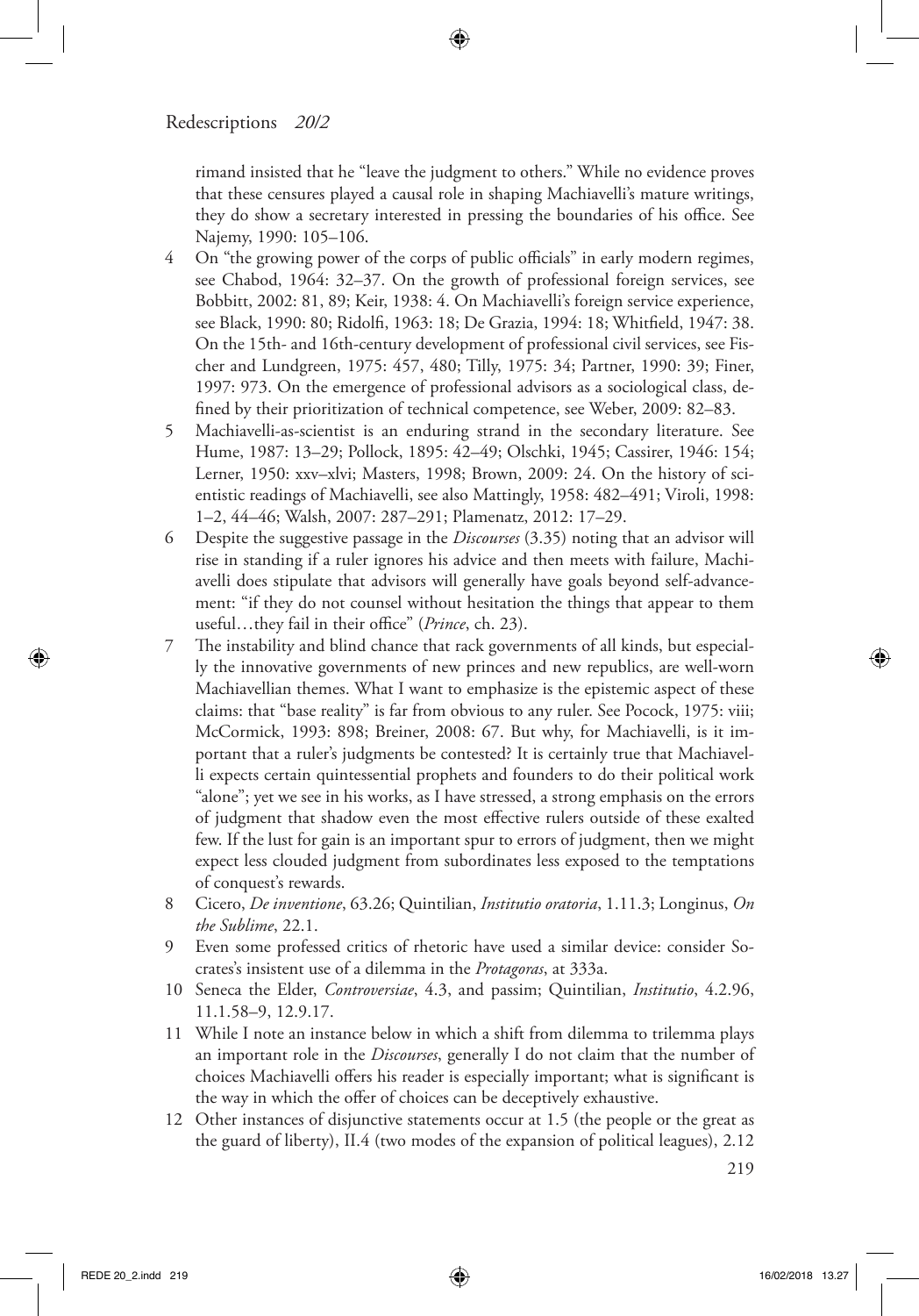(armed or unarmed countries), 2.32 (two outcomes of a conspiracy to seize a town), 3.1 (renewal of republics by accident or prudence), and 3.19 (the ruled are either the ruler's partners or subjects).

- 13 Further, through a seemingly neutral sorting of types of dominions, Machiavelli has "cunningly organised the discussion in such a way as to highlight one particular type of case": rulers newly brought to power by others' arms, which happens to describe the Medici. See Skinner, 1981: 24.
- 14 Similarly, the *Discourses* launch several "amazingly bold criticisms of Christianity" (Mansfield and Tarcov, 1998: xxxiii). Yet their path is considerably smoothed by less obviously outrageous passages that take a subversive claim – that religion is to be considered in light of its political usefulness – as a mere background condition. For instance, we read that "destroyers of religions" are as detestable as "squanderers of kingdoms and republics" (whereas destroyers of false religions ought presumably to be praiseworthy), that Roman religion "made easier whatever enterprise the Senate or the great men of Rome might plan," and that Roman augury promoted Roman *virtù* even when false (1.15, 1.10, 1.11, 3.33). None of these passages mention Christianity, but their unspoken shift in criterion, from truth to efficacy, help to make Machiavelli's amazingly bold treatment of Christianity conceivable.
- 15 To treat this claim skeptically is not to suggest that the Machiavellian advisor is necessary self-seeking; as Kain suggests, he may place the welfare of the state above the ruler's interests and his own.

## **References**

- AQUINAS, Thomas, 1949. *De regno.* Gerald B. Phelan (trans.). Toronto: Pontifical Institute.
- ASCOLI, Albert Russell, 1993. Machiavelli's Gift of Counsel. In Victoria Kahn and Ascoli, *Machiavelli and the Discourse of Literature*. Ithaca: Cornell University Press.
- BACHRACH, Peter and Morton S. Baratz, 1970. *Power and Poverty.* New York: Oxford University Press.
- BENNER, Erica, 2013. *Machiavelli's Prince: A New Reading.* Oxford: Oxford University Press.
- BLACK, Robert, 1990. Machiavelli, Servant of the Florentine Republic. In Gisela Bock et al. (eds.), *Machiavelli and Republicanism.* Cambridge: Cambridge University Press.
- BOBBITT, Philip, 2002. *The Shield of Achilles.* New York: Knopf.
- BOBBITT, Philip, 2013. *The Garments of Court and Palace.* New York: Atlantic Monthly Press.
- BREINER, Peter, 2008. Machiavelli's "New Prince" and the Primordial Moment of Acquisition. *Political Theory,* 36:1, 66–92.
- BROWN, Mark B., 2009. *Science in Democracy.* Cambridge, MA: MIT Press.
- CASSIRER, Ernst, 1946. *The Myth of the State.* New Haven: Yale University Press.
- CASTIGLIONE, Baldassare, 1903. *The Book of the Courtier.* Leonard Eckstein Opdycke (trans.). New York: Scribner.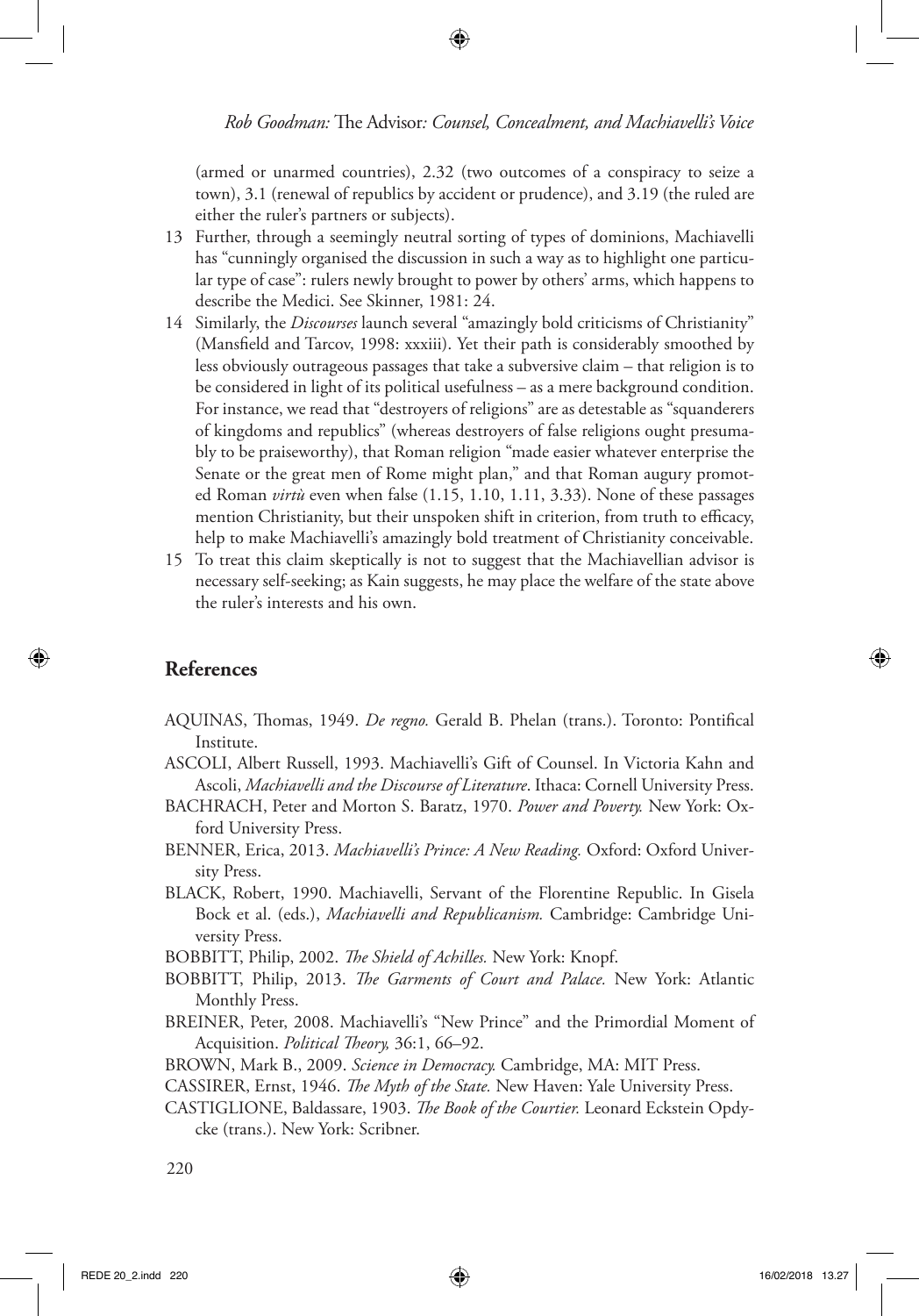- CHABOD, Federico, 1960. *Machiavelli and the Renaissance.* Cambridge, MA: Harvard University Press.
- CHABOD, Federico, 1964. Was There a Renaissance State? In Heinz Lubasz (ed.), *The Development of the Modern State.* New York: Macmillan.
- CHONG, Dennis and James N. Druckman, 2007. Framing Theory. *Annual Review of Political Science* 10, 103–126.
- CICERO, 2001. *On the Ideal Orator [De oratore]*. James M. May and Jakob Wisse (trans.). New York: Oxford University Press.
- COBY, J. Patrick, 1999. *Machiavelli's Romans.* Lanham, MD: Lexington.
- CRAIG, Christopher P., 1993. *Form as Argument in Cicero's Speeches: A Study of Dilemma.* Atlanta: Scholars Press.
- De GRAZIA, Sebastian, 1994. *Machiavelli in Hell.* New York: Vintage.
- ERASMUS, Desiderius, 1963. *The Education of a Christian Prince.* Lester Born (trans.). New York: Octagon.
- FINER, S.E., 1997. *The History of Government from the Earliest Times.* Vol. 2. Oxford: Oxford University Press.
- FISCHER, Wolfram and Peter Lundgreen, 1975. The Recruitment and Training of Administrative and Technical Personnel. In Charles Tilly (ed.), *The Formation of National States in Western Europe.* Princeton: Princeton University Press.
- GARVER, Eugene, 1987. *Machiavelli and the History of Prudence.* Madison: University of Wisconsin Press.
- GILBERT, Felix, 1965. *Machiavelli and Guicciardini.* Princeton: Princeton University Press.
- HARIMAN, Robert, 1995. *Political Style.* Chicago: University of Chicago Press.
- HUME, David, 1987. That Politics May Be Reduced to a Science. In Eugene Miller (ed.), *Essays.* Indianapolis: Liberty Fund.
- KAHN, Victoria, 1994. *Machiavellian Rhetoric.* Princeton: Princeton University Press.
- KAIN, Philip J., 1995. Niccolò Machiavelli: Adviser of Princes. *Canadian Journal of Philosophy,* 25:1: 33–55.
- KEIR, David Lindsay, 1938. *The Constitutional History of Modern Britain: 1485– 1937.* New York: Van Nostrand.
- LANHAM, Richard, 1976. *The Motives of Eloquence: Literary Rhetoric in the Renaissance.* Eugene, OR: Wipf & Stock.
- LERNER, Max, 1950. Introduction. In Lerner (ed.), *The Prince and the Discourses.*  New York: Modern Library.
- LUKES, Steven, 2005. *Power: A Radical View.* New York: Palgrave Macmillan.
- MACHIAVELLI, Niccolò, 1974. History of Florence. Reprint ed. Benjamin Nelson (ed.). Gloucester, MA: Smith.
- MACHIAVELLI, Niccolò, 1998. *Discourses on Livy.* Harvey C. Mansfield and Nathan Tarcov (trans. and eds.). Chicago: University of Chicago Press.
- MACHIAVELLI, Niccolò, 2003. *The Art of War.* Christopher Lynch (trans. and ed.). Chicago: University of Chicago Press.
- MACHIAVELLI, Niccolò, 2008. *The Prince.* Peter Bondanella (trans. and ed.). New York: Oxford University Press.
- MARCHAND, Jean-Jacques, 1975. *Niccolò Machiavelli.* Padua: Antenore.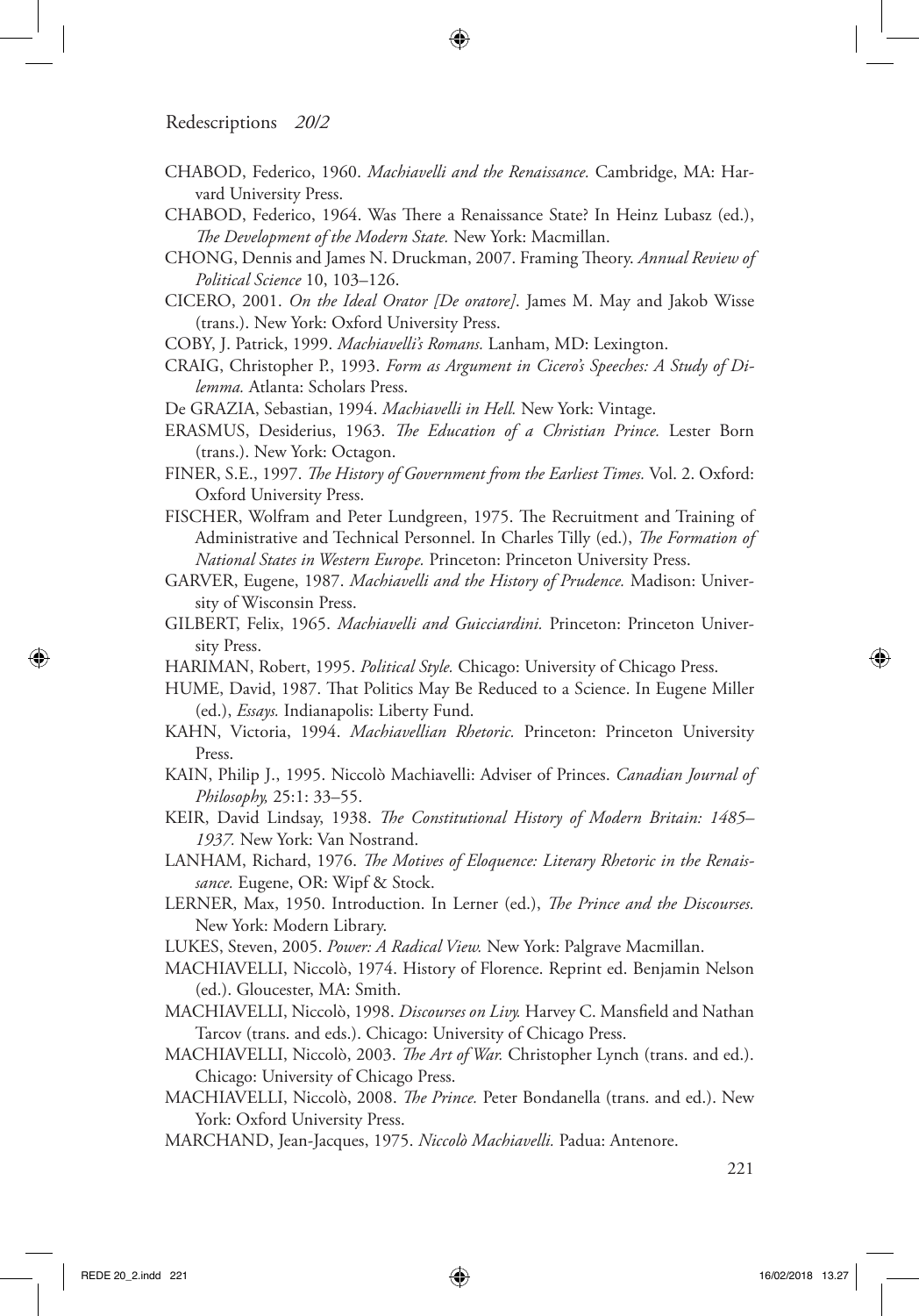- MASTERS, Roger, 1998. *Machiavelli, Leonardo, and the Science of Power.* South Bend: University of Notre Dame Press.
- MATTINGLY, Garrett, 1958. Machiavelli's "Prince": Political Science or Political Satire? *The American Scholar,* 27:4, 482–491.
- McCANLES, Michael, 1983. *The Discourse of Il Principe.* Malibu: Undena.
- McCORMICK, John C., 1993. Addressing the Political Exception: Machiavelli's "Accidents" and the Mixed Regime. *American Political Science Review,* 87:4, 888–900.
- MILLER, Carolyn R., 2013. Should We Name the Tools? Concealing and Revealing in the Art of Rhetoric. In John M. Ackerman and David J. Coogan (eds.), *The Public Work of Rhetoric.* Columbia: University of South Carolina Press.
- NAJEMY, John, 1990. The Controversy Surrounding Machiavelli's Service to the Republic. In Gisela Bock et al. (eds.), *Machiavelli and Republicanism.* Cambridge: Cambridge University Press.
- OAKESHOTT, Michael, 1962. Rationalism in Politics. In *Rationalism in Politics and Other Essays.* New York: Basic.
- OLSCHKI, Leonardo, 1945. *Machiavelli the Scientist.* Berkeley: Gillick.
- PARTNER, Peter, 1990. *The Pope's Men: The Papal Civil Service in the Renaissance.* Oxford: Clarendon Press.
- PLAMENATZ, John, 2012. *Machiavelli, Hobbes, & Rousseau.* Oxford: Oxford University Press.
- PLUTARCH, 1969. How to Tell a Flatterer from a Friend. In Frank Cole Babbitt (trans. and ed.), *Plutarch's Moralia.* Vol. 1. Cambridge, MA: Harvard University Press.
- POCOCK, J. G. A, 1975. *The Machiavellian Moment.* Princeton: Princeton University Press.
- POLLOCK, Frederick, 1895. *An Introduction to the History of the Science of Politics.* London: Macmillan.
- POWELL, J. G. F., 2013. Cicero's Style. Catherine Steel (ed.), *Cambridge Companion to Cicero.* Cambridge: Cambridge University Press.
- RAHE, Paul, 1992. *Republics Ancient and Modern.* Chapel Hill: UNC Press.
- REBHORN, Wayne A., 1988. *Foxes and Lions: Machiavelli's Confidence Men.* Ithaca: Cornell University Press.
- REGIER, Willis Goth, 2007. *In Praise of Flattery.* Lincoln: University of Nebraska Press.
- RIDOLFI, Roberto, 1963. The Life of Niccolò Machiavelli. Chicago: University of Chicago Press.
- ROLLER, Matthew B., 2001. Color. In Thomas O. Sloane (ed.), *Encyclopedia of Rhetoric.* Vol. 1. Oxford: Oxford University Press.
- SENECA the Elder, 1974. *Controversiae.* Michael Winterbottom (trans. and ed.). Cambridge, MA: Harvard University Press.
- SKINNER, Quentin, 1981. *Machiavelli.* Oxford: Oxford University Press.
- SKINNER, Quentin, 1996. *Reason and Rhetoric in the Philosophy of Hobbes.* Cambridge: Cambridge University Press.
- SKINNER, Quentin, 2002. *Visions of Politics.* Vol. 1. Cambridge: Cambridge University Press.